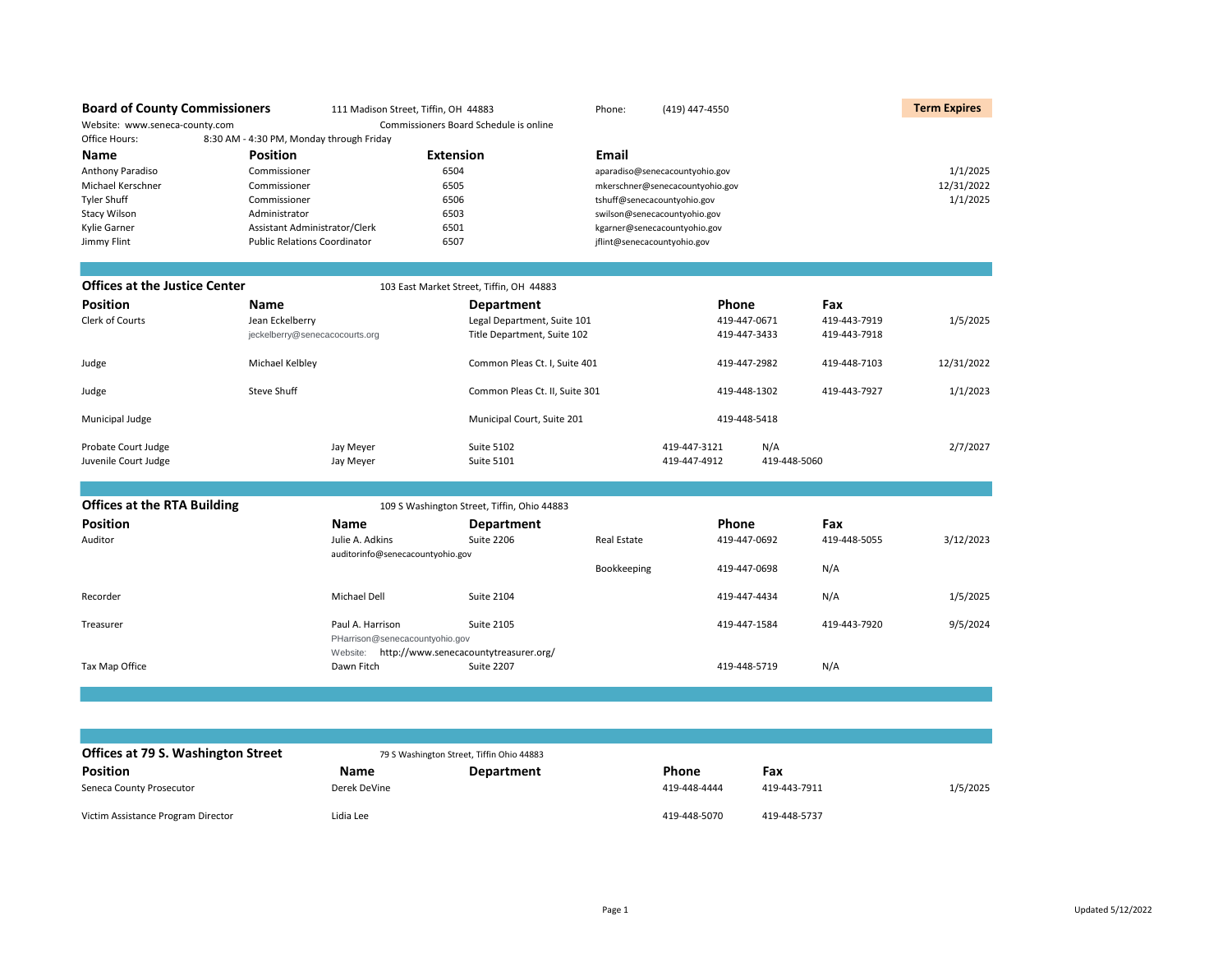| <b>Offices at the County Services Building</b>       |                                   |                                                        | 71 S Washington Street, Tiffin, Ohio 44883     |                          |                              |                              |          |
|------------------------------------------------------|-----------------------------------|--------------------------------------------------------|------------------------------------------------|--------------------------|------------------------------|------------------------------|----------|
| <b>Position</b>                                      |                                   | Name                                                   | <b>Department</b>                              | Phone                    | Fax                          |                              |          |
| Director, Board of Election                          |                                   | James Ehrman<br>JEhrman@senecacountyohio.gov           | <b>Suite 1101</b>                              | 419-447-4424             | 419-443-7925                 |                              |          |
| Seneca Regional Planning Commission                  |                                   | Charlene Watkins                                       | <b>Suite 1104</b>                              | 419-443-7936             | N/A                          |                              |          |
| Executive Director/Grants Administrator              |                                   | cjwatkins@senecarpc.org                                |                                                | Ext 1123                 |                              |                              |          |
| Website:<br>www.senecarpc.org                        |                                   |                                                        |                                                | Cell Phone: 419-455-5157 |                              |                              |          |
|                                                      |                                   |                                                        |                                                |                          |                              |                              |          |
| <b>Offices at East Side County Services Building</b> |                                   | 92 E Perry St., Tiffin, Ohio                           |                                                |                          |                              |                              |          |
| <b>Health Commissioner</b>                           |                                   | Anne Goon                                              | <b>General Health District</b>                 | 419-447-3691             | 419-448-5782                 |                              |          |
| Law Library                                          |                                   | Susan Howard-Hering                                    | agoon@senecaheatlhdept.org                     | 419-447-8123             |                              |                              |          |
| Human Resources Director                             |                                   | Jamie Wolfe                                            | jwolfe@senecacountyohio.gov                    | 419-447-8022 ext. 6516   |                              |                              |          |
|                                                      |                                   |                                                        |                                                |                          |                              |                              |          |
| <b>Offices at the Agricultural Services Center</b>   |                                   | 3140 S SR 100, Tiffin, Ohio 44883                      |                                                |                          |                              |                              |          |
| <b>Position</b>                                      |                                   | Name                                                   | <b>Department</b>                              | Phone                    |                              | Fax                          |          |
| <b>Education Specialist-OSS Solid Waste District</b> |                                   | Monica Perry<br>mperry@recycleoss.org                  | 3140 S SR 100 Suite A, Tiffin Ohio 44883       |                          | 419-443-7922<br>888-850-7224 | 419-448-4385                 |          |
| Dog Warden                                           |                                   | Kelly Marker<br>dogwarden@senecacountyohio.gov         | 3190 S SR 100, Tiffin, Ohio 44883              |                          | 419-448-5097                 | 419-448-4483                 |          |
| Farm Service Agency CED                              |                                   | Brenda Blair                                           | 3140 S SR 100 Suite C, Tiffin Ohio 44883       |                          | 419-447-7071 Ext. 2 N/A      |                              |          |
| Seneca Soil & Water Conservation District            |                                   |                                                        | 3140 S SR 100 Suite D, Tiffin Ohio 44883       |                          | 419-447-7073                 | 419-447-0430                 |          |
| <b>Team Leader</b>                                   |                                   | <b>Beth Diesch</b><br>bdiesch@conservesenecacounty.com |                                                |                          |                              |                              |          |
| Seneca County Ditch Maintenance                      |                                   | <b>Beth Diesch</b>                                     |                                                |                          |                              |                              |          |
|                                                      |                                   | bdiesch@conservesenecacounty.com                       |                                                |                          |                              |                              |          |
| USDA Natural Resources Conservation Service, Suite E |                                   | Clinton Geldine<br>clint.geldine@oh.usda.gov           |                                                |                          | 419-447-7071                 |                              |          |
| <b>Extension Agent</b>                               |                                   | Katie Cole<br>cole.537@osu.edu                         | Ohio State University Extension, Seneca County |                          | 419-447-9722                 | 419-447-7677                 |          |
|                                                      |                                   |                                                        |                                                |                          |                              |                              |          |
| <b>Other Elected Officials</b>                       |                                   |                                                        |                                                |                          |                              |                              |          |
| Name                                                 | <b>Address</b>                    |                                                        | Phone                                          | Fax                      | <b>Email</b>                 |                              |          |
| Coroner, Dr. Mark Akers                              |                                   | 81 Ashwood Rd, Tiffin, Ohio 44883                      | 419-447-8444                                   | 419-447-8446             |                              |                              | 1/5/2025 |
| Engineer, Mark Zimmerman                             | 3300 S TR 151, Tiffin, Ohio 44883 |                                                        | 419-447-1011                                   | N/A                      | zimmerman@bright.net         |                              | 1/5/2025 |
| Sheriff, Fred Stevens                                | 3040 S SR 100, Tiffin, Ohio 44883 |                                                        | 419-447-3456                                   | 419-447-5746             |                              | sheriff@senecacountyohio.gov | 1/5/2025 |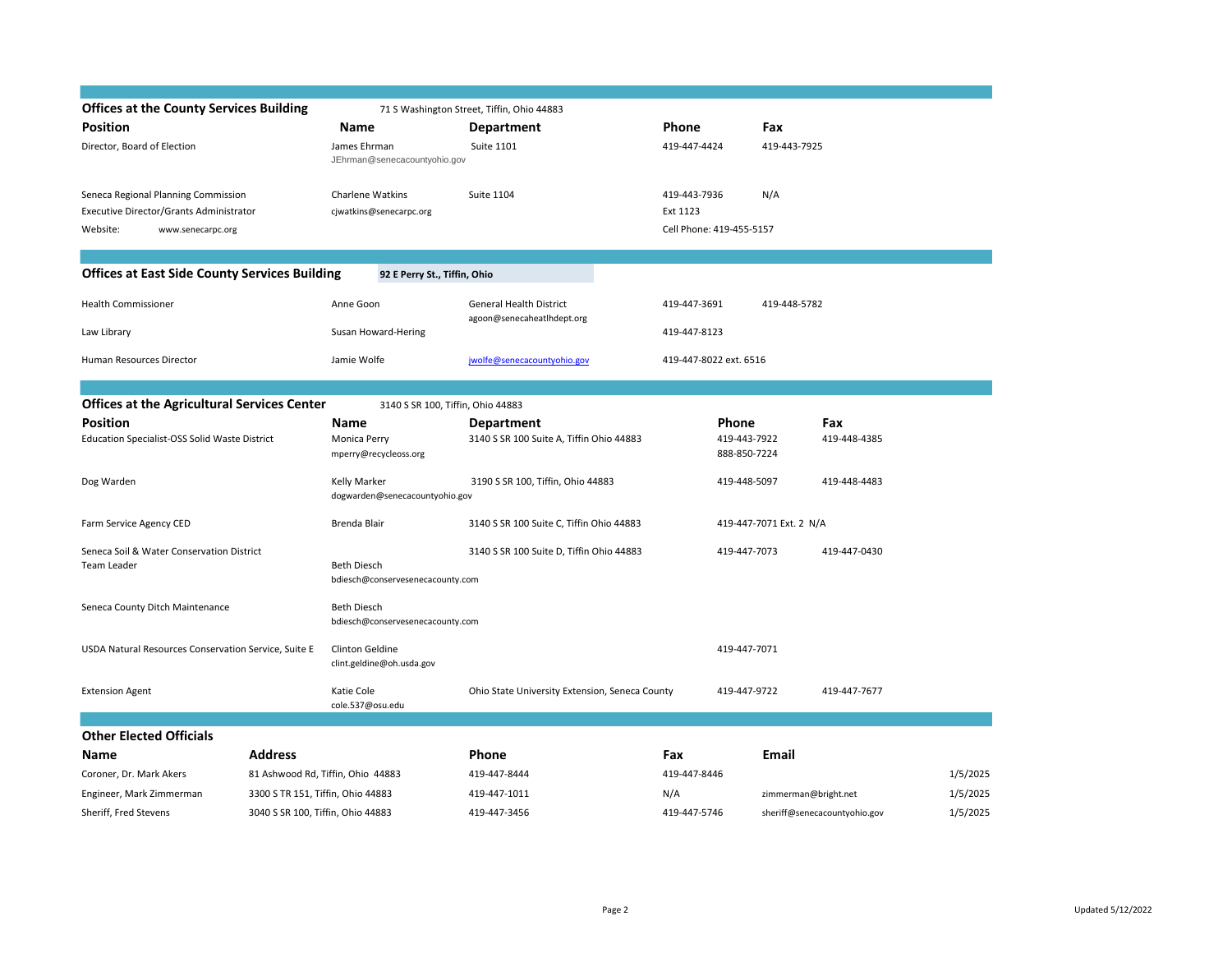| <b>Other Offices</b>                                |                                                 |                                                                                    |                                    |              |
|-----------------------------------------------------|-------------------------------------------------|------------------------------------------------------------------------------------|------------------------------------|--------------|
| <b>Department</b>                                   | Name                                            | <b>Address</b>                                                                     | Phone                              | Fax          |
| Airport Authority                                   | <b>Brad Newman</b>                              | 1778 W US SR 224, Tiffin, Ohio 44883                                               | 419-447-4263                       | 419-447-4042 |
| Attica Independent Agricultural President           | Alan Aichholz                                   | 17214 E TR 60, Attica, Ohio 44807                                                  | 419-426-7014                       |              |
| Attica Fair                                         |                                                 | Website: atticafair.com                                                            |                                    |              |
| Seneca County Buildings & Grounds                   |                                                 | 130 Jefferson Street, Suite 6101, Tiffin, OH 44883                                 | 419-448-5744                       |              |
| <b>Bureau Of Concern Director</b>                   | Mary Ziegler                                    | 301 S Main Street, Fostoria, Ohio 44830                                            | 419-435-4357                       |              |
| Children & Family First Director                    | Sharon George                                   | 201 S Washington Street, Tiffin, Ohio 44883                                        | 419-443-0981                       |              |
| Child Support Enforcement Agency Administrator      | Penny Theis                                     | 900 E CR 20, Tiffin, Ohio 44883                                                    | 419-447-5011 Ext. 426 419-447-5345 | 419-447-6284 |
| Commission on Aging Director                        | <b>Bryan Glover</b>                             | 382 S Huron Street, Tiffin, Ohio 44883                                             | 419-447-5792                       | 419-447-4093 |
| County Highway Garage                               |                                                 | 3210 S SR 100, Tiffin, Ohio 44883                                                  | 419-447-3863                       |              |
| Fair Housing Consortium                             |                                                 | Email: Ipayne@senecarpc.org                                                        | 800-941-4558                       | 419-448-0709 |
| First Call For Help Director                        | firstcall@tsunitedway.org                       | 201 S Washington Street, Tiffin, Ohio 44883                                        | 419-448-4357                       | 419-435-5510 |
| First Step Family Violence Intervention Center      | Terri Mercer                                    | P.O. Box: 1103, Fostoria, Ohio 44830                                               | 419-435-7300                       |              |
| Flood Management Technician                         |                                                 | 3140 S SR 100, Tiffin, Ohio 44883                                                  | 800-466-6228                       | 419-447-0430 |
| <b>Humane Society</b>                               |                                                 | 2811 S SR 100, Tiffin, Ohio 44883                                                  | 419-447-7073                       | 419-448-7103 |
| Mental Health & Recovery Services                   | Mircea Handru                                   | 1200 OH 53, Tiffin, Ohio 44883                                                     | 419-448-0640                       |              |
| Museum                                              | Theresa Sullivan<br>museum@senecacountyohio.gov | 28 Clay Street, Tiffin, Ohio 44883                                                 | 419-447-5955                       | 419-448-5294 |
| Opportunity Center Superintendent                   | Lewis Hurst                                     | 780 E CR 20, Tiffin, Ohio 44883                                                    | 419-447-7521                       | 419-334-8626 |
| OSS Solid Waste Management District                 |                                                 | 1875 E State Street, Fremont, Ohio 43420<br>Website: www.recycleoss.org            | 419-334-7222                       |              |
| Re-Ads Workshop                                     | Rodney Biggert                                  | 780 E CR 20, Tiffin, Ohio 44883                                                    | 419-447-7521                       |              |
| Revolving Loan Coordinator                          | Charlene Watkins                                | 71 S Washington St, Suite 1104, Tiffin, OH 44883<br>Email: cjwatkins@senecarpc.org | 419-447-4696                       |              |
| School of Opportunity Director of Children Services |                                                 | 780 E CR 20, Tiffin, Ohio 44883                                                    | 419-447-7521                       |              |
| S.C.A.T.                                            | Mary Habig                                      | 3446 S TR 151, Tiffin, Ohio 44883                                                  | 419-448-7344<br>800-772-8852       |              |
| Seneca County Agricultural Society                  |                                                 | P.O. Box 756, Tiffin, Ohio 44883                                                   | 419-447-7888                       | 419-447-5345 |
| Seneca County Department of Job & Family Services   | Kathy Oliver                                    | 900 E CR 20, Tiffin, Ohio 44883                                                    | 419-447-5011                       |              |
| Seneca County Park District                         | Sarah Betts                                     | 3362 S TR 151, Tiffin Ohio 44883<br>sbetts@senecacountyparks.com                   | 419-447-8091                       |              |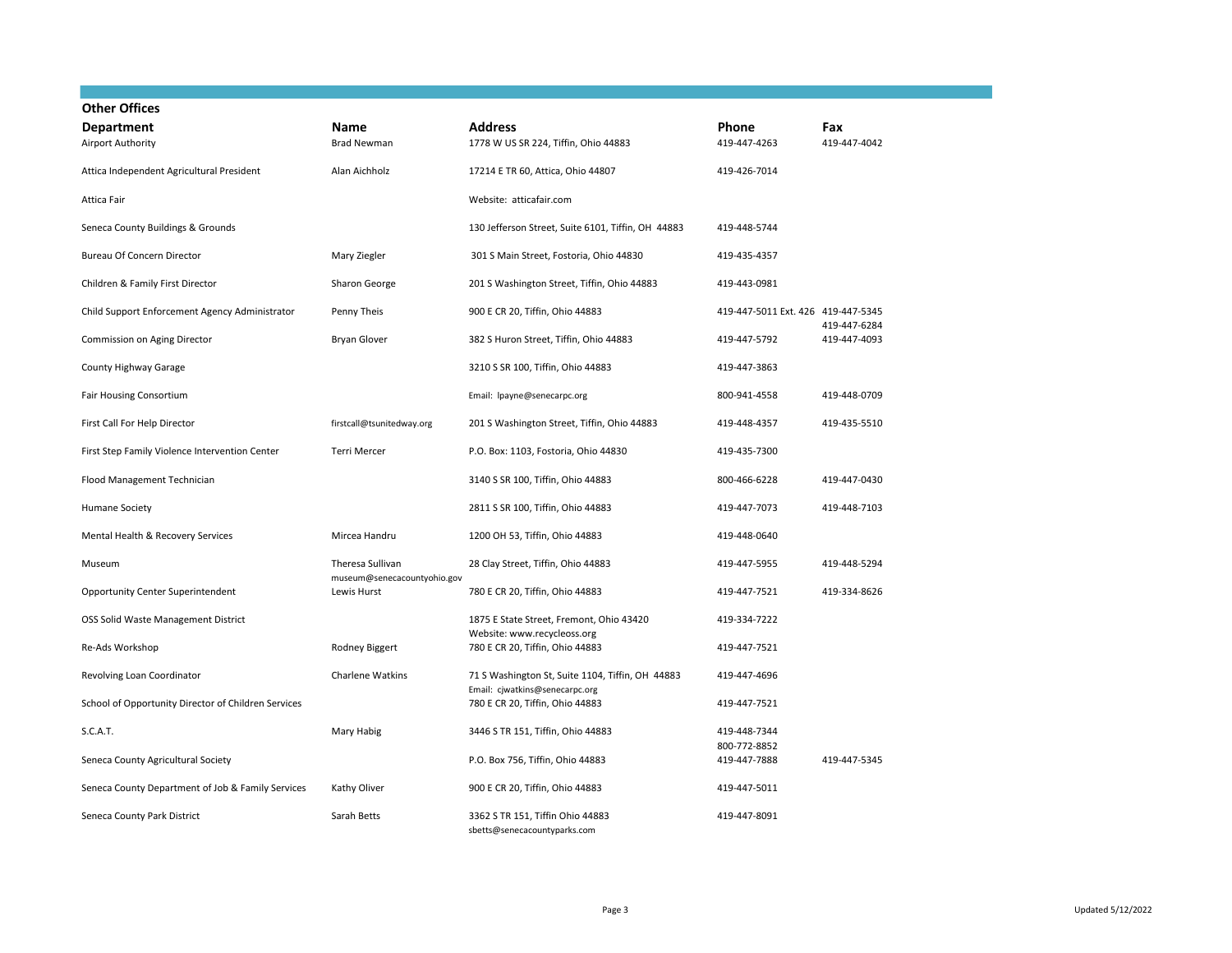| <b>Emergency Management Administrator</b><br><b>Emergency Services Director</b> | John Spahr<br>Ken Majors | 126 Hopeweel Ave., Tiffin Ohio 44883<br>email: jspahr@senecacountyohio.gov<br>126 Hopewell Ave., Tiffin, Ohio 44883 | 419-447-0266 Ext. 6710<br>419-447-0266 Ext. 6711 |              |
|---------------------------------------------------------------------------------|--------------------------|---------------------------------------------------------------------------------------------------------------------|--------------------------------------------------|--------------|
| Seneca County Historical Society                                                |                          | Email: Kmajors@senecacountyohio.gov<br>72 Riverlea Park, Tiffin, Ohio 44883                                         | 419-447-1834                                     |              |
| Seneca Habitat for Humanity                                                     | Carol Dell               | 65 Grace Street, Tiffin, Ohio 44883                                                                                 | 419-447-4270                                     |              |
| Tiffin/Seneca United Way                                                        | Kari Steele              | Website:info@habitatseneca.org<br>174 Jefferson Street, Tiffin, Ohio 44883                                          | 419-448-0355                                     | 419-448-0709 |
| <b>USDA Rural Development Specialist</b>                                        | Duane George             | 7868 CR 140, Suite D, Findlay, Ohio 45840                                                                           | 419-422-0242                                     | 419-448-5104 |
| Veteran's Services Office                                                       | <b>Tara Balliet</b>      | 920 E CR 20, Tiffin, Ohio 44883<br>Website: senecacountyveterans.org                                                | 419-447-2885                                     | 419-442-4875 |
| County Wildlife Officer                                                         | <b>Brock Williamson</b>  | 3120 S SR 100, Tiffin, Ohio 44883                                                                                   | 419-424-5000                                     | 419-448-5061 |
| Youth Center Administrator                                                      | Sarah Canalos            | 3120 S SR 100, Tiffin, Ohio 44883                                                                                   | 419-447-7852                                     |              |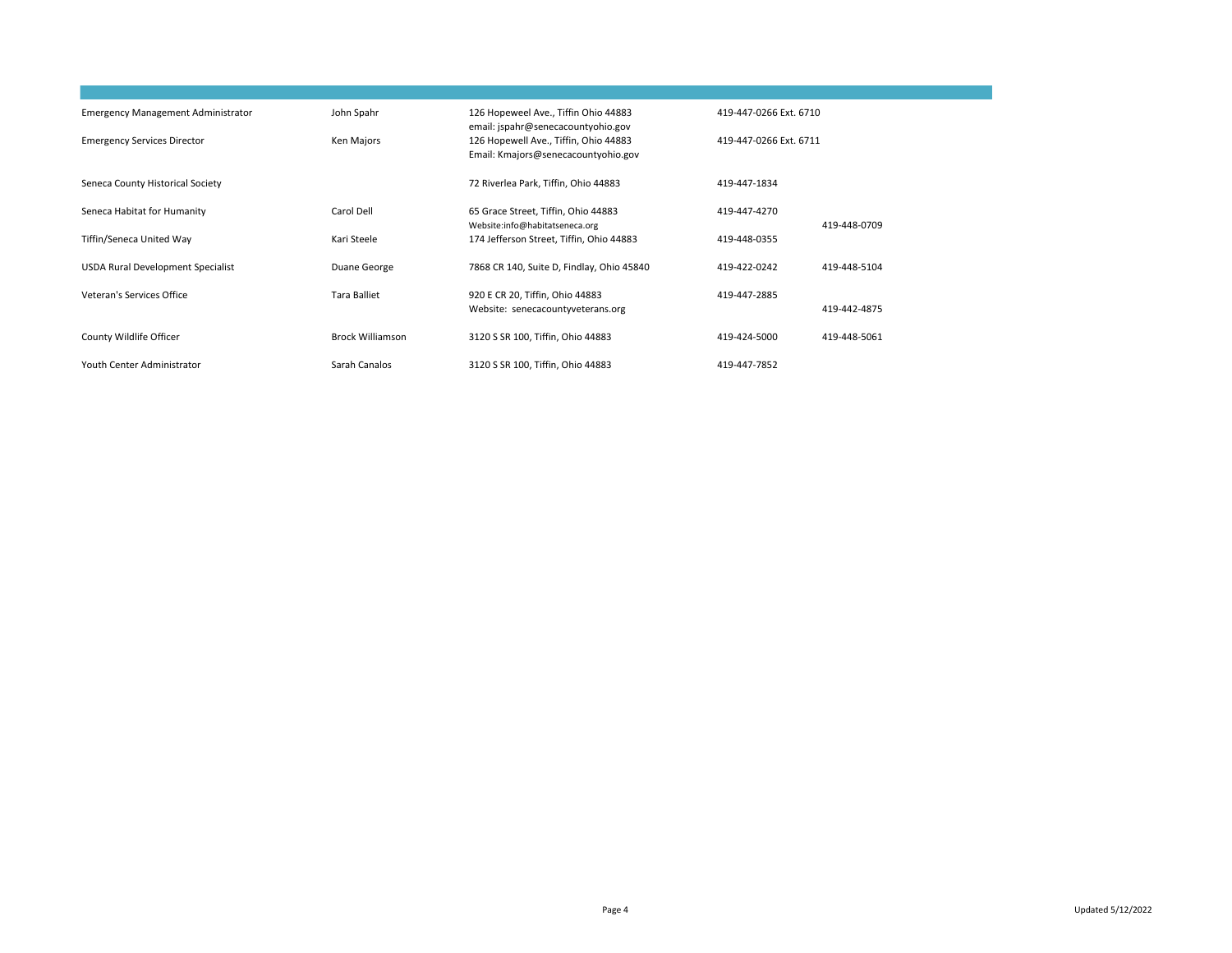### **Township Trustees Elected Officials of Adams Township ZONED Name Address Phone Email** Bill Frankart 1988 12/31/2023 1731 N TR 32, Clyde, Ohio 43410 419-355-6408 [Bilko43410@yahoo.com](mailto:Bilko43410@yahoo.com) 12/31/2023 David Carrothers **12/31/2025** 4940 N SR 19, Republic, Ohio 44867 419-217-8238 autodocdave@yahoo.com 12/31/2025 Bret Cleveland 5061 E CR 44, Green Springs, Ohio 44836 419-355-3350 [Bret.cleveland@yahoo.com](mailto:Bret.cleveland@yahoo.com) 12/31/2025 Fiscal Officer: Joline Humbert 7831 E TR 148, Republic, Ohio 44867 419-307-8819 ahumbert7831@gmail.com Zoning Inspector: Mike Bordner 8361 N SR 19, Green Springs, Ohio 44836 419-680-5021 mbordner22@gmail.com **Meeting Date & Time** Second and last Monday of each month at 7:00 p.m. **Meeting Place Address Phone Email** Adams Township Garage TR 179 & TR 179 & TR 148, Republic, Ohio 44867 419-639-2045 N/A Website: www.adamstwp.com **Elected Officials of Big Spring Township <b>ACC** NOT ZONED **Name Address Phone Email Term Expires** Steve Wagner 10207 W CR 10, New Riegel, OH 44853 419-618-7820 [1969swagner@gmail.com](mailto:1969swagner@gmail.com) 12/31/2025 Gary Schalk **12/31/2023** 9675 W TR 96, New Riegel , Ohio 44853 419-937-8585 garyschalk@att.net 12/31/2023 Steve Schalk 3540 SR 587, New Riegel, Ohio 44853 419-619-0302 sschalk0121@gmail.com 12/31/2025 Fiscal Officer: Matt Clouse 3252 S TR 25, Alvada, Ohio 44802 419-618-1975 mtclouse75@gmail.com 3/31/2024 **Meeting Date & Time** 2nd and 4th Wednesday at 7:00 PM **Meeting Place Address Phone Email** Township House **7971 W CR 10, New Riegel, Ohio 44853** N/A N/A N/A Website: N/A **Elected Officials of Bloom Township <b>ACC** *NOT ZONED* **Name Address Phone Email Term Expires** Troy Kagy **8350 E TR 58, Bloomville, Ohio 44818** 419-937-4463 kagyftllc@yahoo.com 12/31/2025 Adam R. Lutz **12/31/2023** 5178 S TR 173, Bloomville, Ohio 44818 419-934-1076 alutz45@yahoo.com and the summan and the summan and the summan series of the summan series of the summan series of the summan series of the summa Gregory Smith 5139 E TR 44, Bloomville, OH 44818 419-934-0931 gasmith@bright.net Fiscal Officer: Susan Ziegler **PO Box 57, Bloomville, OH 44818** 419-618-7394 bloomtwnshp@gmail.com 3/31/2024 3/31/2024 **Meeting Date & Time** Second and fourth Monday of each month at 7:30 P.M. **Meeting Place And Email Address Address Phone Phone Email Phone Email Address Phone Phone Email Email Email Phone Phone Phone Email Phone Phone Phone Phone Phone Phone Pho** Township Room 74 S Marion Street, Bloomville, Ohio 44818 419-983-5201 bloomtownshiptwp@frontier.com Website: N/A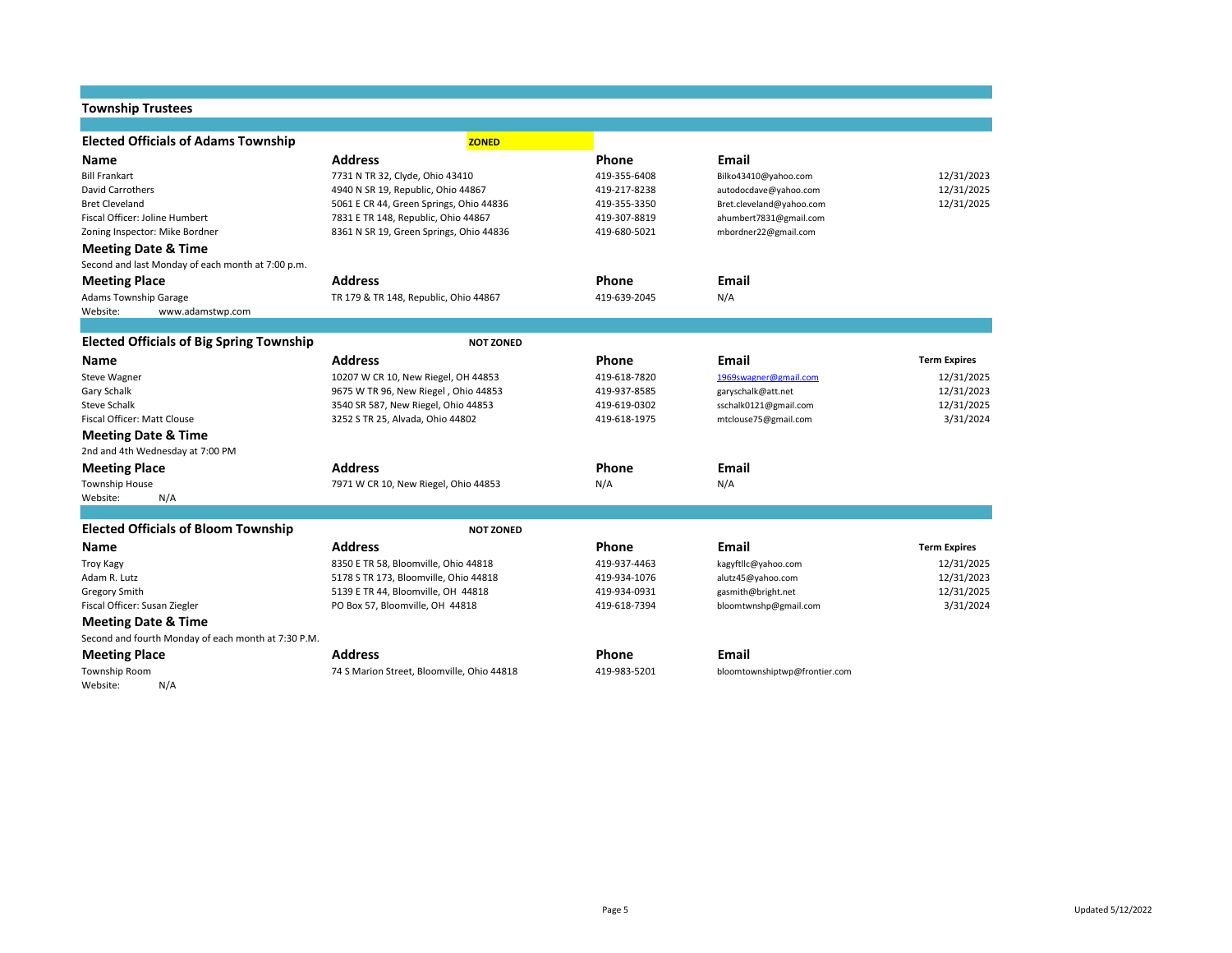| <b>Elected Officials of Clinton Township</b>                                                                 | <b>ZONED</b>                                     |              |                                       |                     |
|--------------------------------------------------------------------------------------------------------------|--------------------------------------------------|--------------|---------------------------------------|---------------------|
| Name                                                                                                         | <b>Address</b>                                   | Phone        | <b>Email</b>                          | <b>Term Expires</b> |
| Dennis Baugher                                                                                               | 4500 E CR 50, Tiffin, Ohio 44883                 | 419-447-8148 | dbaugher56@gmail.com                  | 12/31/2023          |
| Daniel Schmitz                                                                                               | 965 E Twp Rd 122, Tiffin, OH 44883               | 419-937-5514 | dschmitz78@gmail.com                  | 12/31/2025          |
| Jim Distel                                                                                                   | 168 S. Tecumseh Trail, Tiffin, Ohio 44883        | 419-937-4580 | jimdistelctwp1@yahoo.com              | 12/31/2025          |
| Fiscal Officer: Jennifer Bates                                                                               | 2430 S. State Rt 100, Tiffin, Ohio 44883         | 614-207-1588 | clintontwp@gmail.com                  | 3/31/2024           |
| Zoning Inspector: Steve Welter                                                                               | 3236 E Twp Rd 122, Tiffin, OH 44883              | 419-448-8959 | stevwelt1964@gmail.com                |                     |
| <b>Meeting Date &amp; Time</b>                                                                               |                                                  |              |                                       |                     |
| Every two weeks on Monday, 7:00 P.M.                                                                         |                                                  |              |                                       |                     |
| <b>Meeting Place</b>                                                                                         | <b>Address</b>                                   | Phone        | Email                                 |                     |
| Office of the Trustees                                                                                       | 837 N SR 101, Tiffin, Ohio 44883                 | 419-447-2475 | clintontwp@gmail.com                  |                     |
| Website:<br>http://www.clintontwpsenecacounty.com/                                                           | Mailing address: P.O. Box 336, Tiffin Ohio 44883 |              |                                       |                     |
|                                                                                                              |                                                  |              |                                       |                     |
| <b>Elected Officials of Eden Township</b>                                                                    | <b>ZONED</b>                                     |              |                                       |                     |
| Name                                                                                                         | <b>Address</b>                                   | Phone        | Email                                 | <b>Term Expires</b> |
| David Ziegler                                                                                                | 4394 E TR 58, Bloomville, Ohio 44818             | 419-618-2453 | dziggyg@yahoo.com                     | 12/31/2025          |
| Kenneth Bish                                                                                                 | 6239 S TR 17, Tiffin, Ohio 44883                 | 419-618-8600 | bkbish04@gmail.com                    | 12/31/2025          |
| Vern Morter                                                                                                  | 6909 S Eden TR 17, Tiffin, Ohio 44883            | 419-618-3367 | vernmorter29@gmail.com                | 12/31/2023          |
| Fiscal Officer: Julie Vogel                                                                                  | 4826 E. CR 6, Tiffin, Ohio 44883                 | 419-389-2090 | Vogeljl2020@gmail.com                 | 3/31/2024           |
| Zoning Inspector: Carl Long                                                                                  | 6667 S SR 231, Tiffin, Ohio 44883                | 419-937-6166 | edentownshipzoninginspector@gmail.com |                     |
| <b>Meeting Date &amp; Time</b>                                                                               |                                                  |              |                                       |                     |
| First and third Monday of each month 8:00 P.M.                                                               |                                                  |              |                                       |                     |
| <b>Meeting Place</b>                                                                                         | <b>Address</b>                                   | Phone        | Email                                 |                     |
| <b>Melmore Fire Station</b>                                                                                  | 6861 St Rt 100, Melmore, OH 44883                | 419-397-2219 | N/A                                   |                     |
| N/A<br>Website:                                                                                              |                                                  |              |                                       |                     |
|                                                                                                              |                                                  |              |                                       |                     |
| <b>Elected Officials of Hopewell Township</b>                                                                | <b>ZONED</b>                                     |              |                                       |                     |
| Name                                                                                                         | <b>Address</b>                                   | Phone        | Email                                 | <b>Term Expires</b> |
| James Clouse                                                                                                 | 1475 N TR 123, Tiffin, Ohio 44883                | 419-448-8928 | jdgto@bright.net                      | 12/31/2023          |
| David Alvarado                                                                                               | 2500 N TR 109, Tiffin, OH 44883                  | 419-937-2022 | dalvarado@bright.net                  | 12/31/2025          |
| Arthur DeWald                                                                                                | 792 S. TR 113, Tiffin, OH 44883                  | 419-937-0743 | adewald78@gmail.com                   | 12/31/2025          |
| Fiscal Officer: Amanda Bodart                                                                                | P.O. Box 309, Bascom, Ohio 44809                 | 419-937-2142 | hopewelltwpfiscalofficer@gmail.com    | 3/31/2024           |
| Zoning Inspector: John Bolte V                                                                               |                                                  | 614-915-4759 | hopewelltownshipzoning@gmail.com      |                     |
| <b>Meeting Date &amp; Time</b>                                                                               |                                                  |              |                                       |                     |
| Every other Monday, 7:30 PM (unless a holiday, then meeting is on Tuesday) First Meeting of 2022 is Jan. 3rd |                                                  |              |                                       |                     |
| <b>Meeting Place</b>                                                                                         | <b>Address</b>                                   | Phone        | <b>Email</b>                          |                     |
| Hopewell Township Office                                                                                     | 5281 W TR 112. Tiffin, Ohio 44883                | 419-937-2020 | N/A                                   |                     |
| Website:<br>Information is provided on Meadowbrook Park's website at                                         | http://mbpark.org/                               |              |                                       |                     |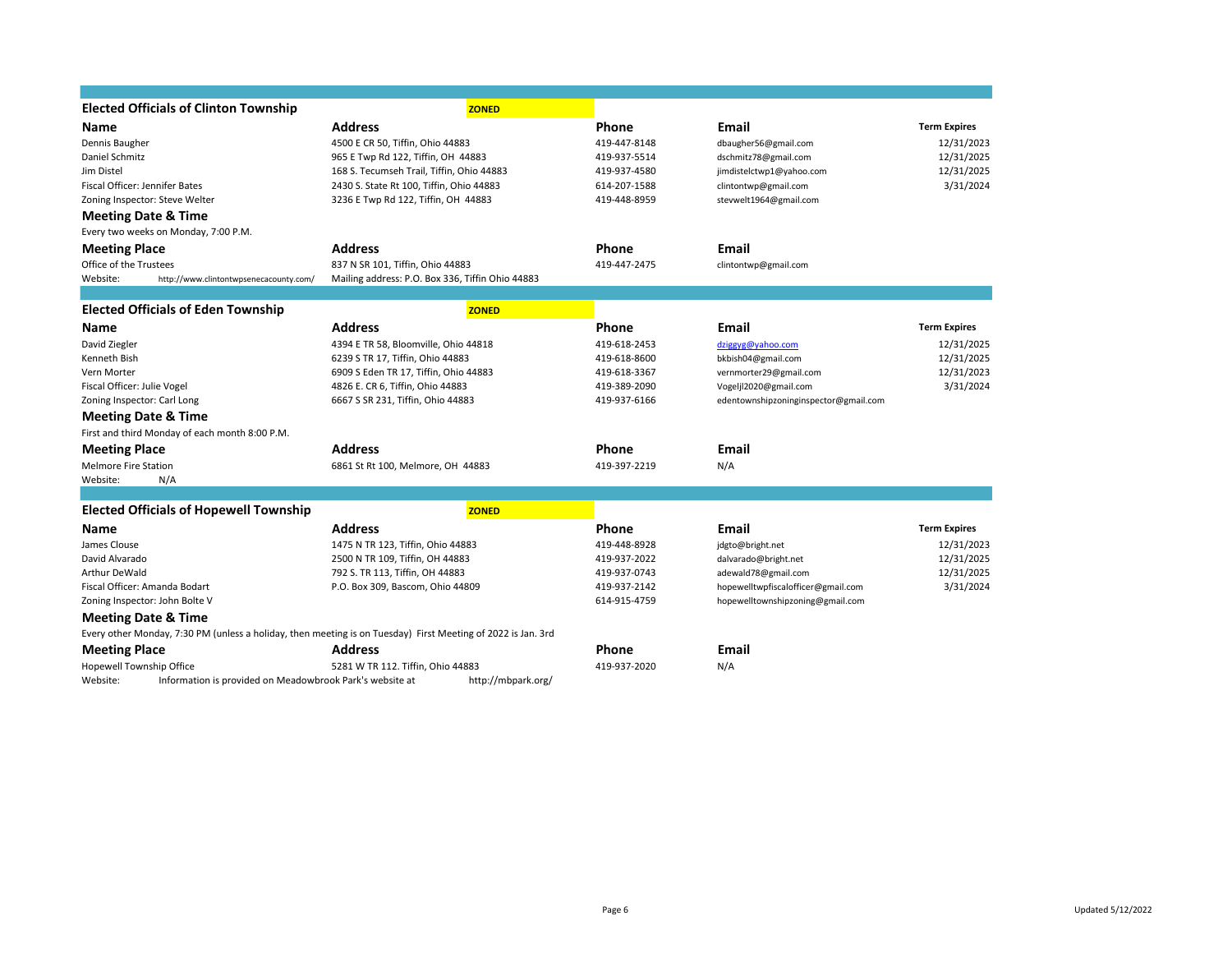| <b>Elected Officials of Jackson Township</b>    | <b>ZONED</b>                                                                                                                                                                       |              |                                 |                     |
|-------------------------------------------------|------------------------------------------------------------------------------------------------------------------------------------------------------------------------------------|--------------|---------------------------------|---------------------|
| <b>Name</b>                                     | <b>Address</b>                                                                                                                                                                     | Phone        | <b>Email</b>                    | <b>Term Expires</b> |
| <b>Steve Naderer</b>                            | 6250 N CR 3, Fostoria, Ohio 44830                                                                                                                                                  | 419-508-2101 | snaderer@jacksontwp-seneca.com  | 12/31/2025          |
| Tim Reinhart                                    | 9111 W TR 57, Fostoria, Ohio 44830                                                                                                                                                 | 419-619-0190 | treinhart@jacksontwp-seneca.com | 12/31/2023          |
| <b>Richard Findley</b>                          | 7800 N CR 5, Fostoria, Ohio 44830                                                                                                                                                  | 419-619-0999 | rfindley@jacksontwp-seneca.com  | 12/31/2025          |
| Fiscal Officer: Linda Naderer                   | 6250 N CR 3, Fostoria, Ohio 44830                                                                                                                                                  | 419-277-2106 | admin@jacksontwp-seneca.com     | 3/31/2024           |
| Zoning Inspector: Karen Gwiner                  | 7315 N TR 63, Fostoria, Ohio 44830                                                                                                                                                 | 419-619-4533 | zoning@jacksontwp-seneca.com    |                     |
| <b>Meeting Date &amp; Time</b>                  |                                                                                                                                                                                    |              |                                 |                     |
| First and third Tuesday of each month 7:30 P.M. |                                                                                                                                                                                    |              |                                 |                     |
| <b>Meeting Place</b>                            | <b>Address</b>                                                                                                                                                                     | Phone        |                                 |                     |
| <b>Township Hall</b>                            | 10014 West County Road 28, Fostoria, OH 44830                                                                                                                                      | 419-619-5818 | Garage Phone 419-619-5818       |                     |
| Website:<br>http://www.jacksontwp-seneca.com/   |                                                                                                                                                                                    |              |                                 |                     |
|                                                 |                                                                                                                                                                                    |              |                                 |                     |
| <b>Elected Officials of Liberty Township</b>    | <b>NOT ZONED</b>                                                                                                                                                                   |              |                                 |                     |
| Name                                            | <b>Address</b>                                                                                                                                                                     | Phone        | Email                           | <b>Term Expires</b> |
| Timothy Lynch                                   | 5614 N CR 11, Tiffin, Ohio 44883                                                                                                                                                   | 567-207-4001 | trlynch ota@yahoo.com           | 12/31/2023          |
| Dennis Brickner                                 | 3471 N Township Road 111, Tiffin, OH 44883                                                                                                                                         | 419-937-4988 | bricknerfarms@bright.net        | 12/31/2025          |
| Jeffery Lynch                                   | 4730 N CR 11, Tiffin, Ohio 44883                                                                                                                                                   | 419-463-7829 | jeffandy84@gmail.com            | 12/31/2025          |
| Fiscal Officer: Adam Richter                    | 3221 W. CR 38, Tiffin, Ohio 44883                                                                                                                                                  | 318-557-2700 | libertytownship3983@gmail.com   | 3/31/2024           |
| <b>Meeting Date &amp; Time</b>                  |                                                                                                                                                                                    |              |                                 |                     |
|                                                 | First and third Monday of each month (if holiday then following day)November - March 7:00 P.M. April - October 8:00 P.M.                                                           |              |                                 |                     |
| <b>Meeting Place</b>                            | <b>Address</b>                                                                                                                                                                     | Phone        | Email                           |                     |
| <b>Township House</b>                           | 3983 W Twp Rd 152, Tiffin, OH 44883                                                                                                                                                | 419-937-1487 | libertytownship3983@gmail.com   |                     |
| Website:<br>N/A                                 |                                                                                                                                                                                    |              |                                 |                     |
|                                                 |                                                                                                                                                                                    |              |                                 |                     |
| <b>Elected Officials of Loudon Township</b>     | <b>NOT ZONED</b>                                                                                                                                                                   |              |                                 |                     |
| <b>Name</b>                                     | <b>Address</b>                                                                                                                                                                     | Phone        | <b>Email</b>                    | <b>Term Expires</b> |
| Roger Holman                                    | 657 N Angela Drive, Fostoria, Ohio 44830                                                                                                                                           | 419-435-9320 | trusteerho@bright.net           | 12/31/2023          |
| Jason Painter                                   | 10277 W CR 60, Fostoria, Ohio 44830                                                                                                                                                | 419-937-5974 | jptrustee@bright.net            | 12/31/2025          |
| Kevin Reinhart                                  | 144 S SR 587, Fostoria, Ohio 44830                                                                                                                                                 | 419-937-8291 | kevin.reinhart77@gmail.com      | 12/31/2025          |
| Fiscal Officer: Victoria Coppus                 | P.O. Box 630, Fostoria, Ohio 44830                                                                                                                                                 | 567-278-1968 | fiscalloudon@bright.net         | 3/31/2024           |
| <b>Meeting Date &amp; Time</b>                  |                                                                                                                                                                                    |              |                                 |                     |
|                                                 | Second and fourth Wednesday of each month 8:00 P.M. November - March 7:00 P.M.                                                                                                     |              |                                 |                     |
|                                                 | January 25th and February 14th at 8:30am, and February 23rd at 7:00 pm. March and April regular meetings will be held on the second and fourth Wednesdays of the month at 7:00 pm. |              |                                 |                     |
|                                                 |                                                                                                                                                                                    |              |                                 |                     |

| <b>Meeting Place</b>  | Address                           | Phone        | Email |
|-----------------------|-----------------------------------|--------------|-------|
| Louden Township House | 9970 W TR 112, Fostoria, OH 44830 | 419-937-1332 | N/A   |

Website: http://www.loudontownship.com/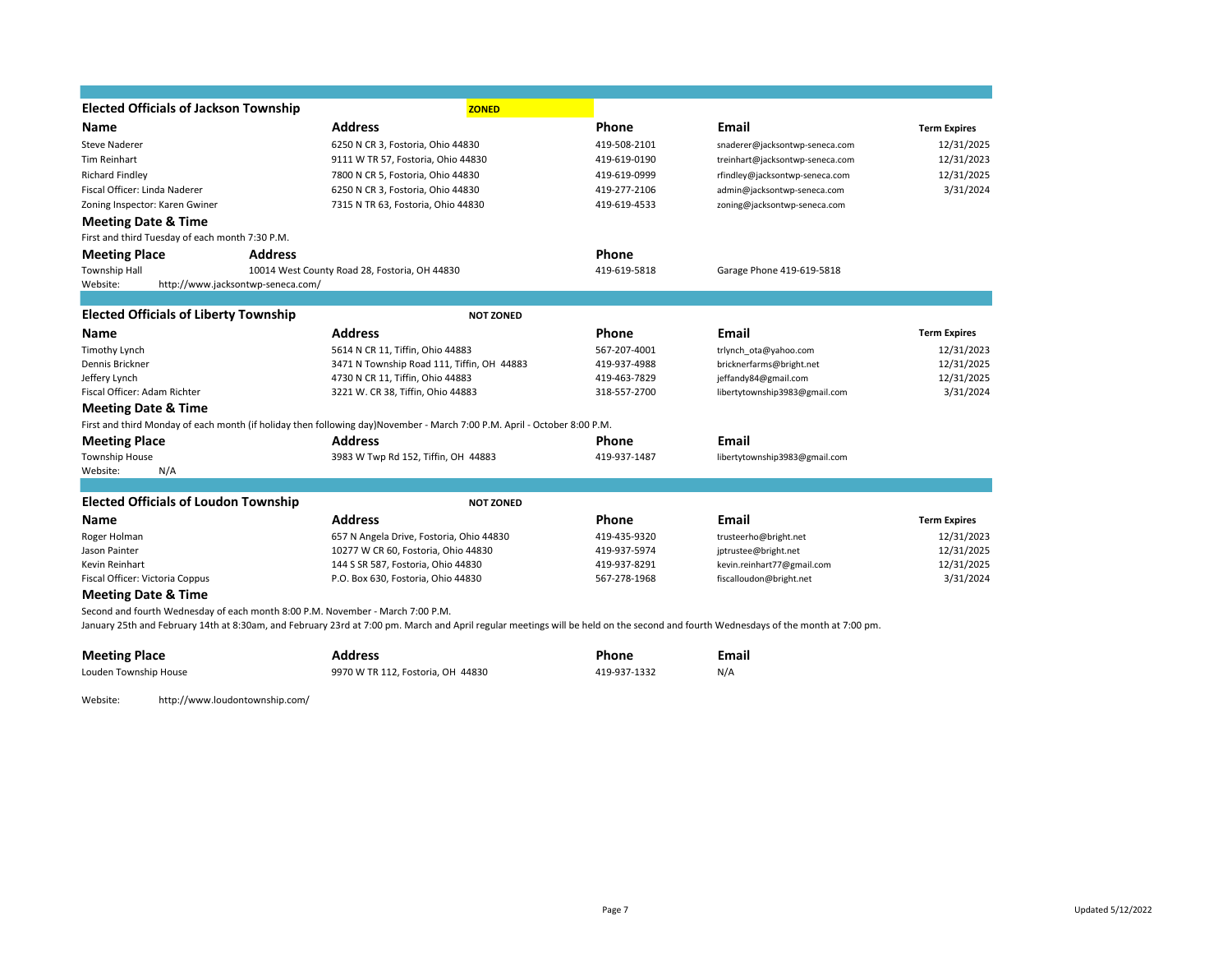| <b>Elected Officials of Pleasant Township</b>                                              | <b>ZONED</b>                                    |              |                                    |                     |
|--------------------------------------------------------------------------------------------|-------------------------------------------------|--------------|------------------------------------|---------------------|
| Name                                                                                       | <b>Address</b>                                  | Phone        | Email                              | <b>Term Expires</b> |
| Dave Kingsborough                                                                          | 5475 N CR 33, Tiffin, Ohio 44883                | 419-355-2767 | dcjd4020@yahoo.com                 | 12/31/2025          |
| Doug Stacy                                                                                 | 8550 CR 51, Green Springs, Ohio 44836           | 419-992-4582 | Dstacy82@embarqmail.com            | 12/31/2023          |
| William Biller                                                                             | 2026 E TR 148, Tiffin, Ohio 44883               | 419-680-0025 | wsbiller@gmail.com                 | 12/31/2025          |
| Fiscal Officer: Jeannette Fry                                                              | 8170 Main Street, Box 27, Old Fort, Ohio 44861  | 419-992-4533 | pleasanttwp@gmail.com              | 3/31/2024           |
| Zoning Inspector: Don Kelbley                                                              | 1658 E TR 144, Tiffin, Ohio 44883               | 419-992-1275 | pleasantzoning@gmail.com           |                     |
| <b>Meeting Date &amp; Time</b>                                                             |                                                 |              |                                    |                     |
| First and third Wednesday of each month 7:00 P.M.                                          |                                                 |              |                                    |                     |
| <b>Meeting Place</b>                                                                       | <b>Address</b>                                  | Phone        | Email                              |                     |
| Pleasant Township House                                                                    | Box 71, 850 Twp Rd 0015 L, Old Fort, Ohio 44861 | 419-992-4512 | pleasanttwp@gmail.com              |                     |
| Website:<br>http://www.pleasanttownshipsenecacounty.com/                                   |                                                 |              |                                    |                     |
|                                                                                            |                                                 |              |                                    |                     |
| <b>Elected Officials of Reed Township</b>                                                  | <b>NOT ZONED</b>                                |              |                                    |                     |
| Name                                                                                       | <b>Address</b>                                  | Phone        | Email                              | <b>Term Expires</b> |
| David Wright                                                                               | 694 S TR 79, Republic, Ohio 44867               | 419-585-6100 | N/A                                | 12/31/2025          |
| <b>Charles Miller</b>                                                                      | 13623 E SR 162, Republic, Ohio 44867            | 567-230-7346 | N/A                                | 12/31/2023          |
| <b>Brian Miller</b>                                                                        |                                                 |              |                                    | 12/31/2025          |
| Fiscal Officer: Renee Miller                                                               | 14616 E. TR 8, Attica Ohio 44807                | 419-618-8556 | reedtownshipsenecacounty@gmail.com | 3/31/2024           |
| <b>Meeting Date &amp; Time</b>                                                             |                                                 |              |                                    |                     |
| First and third Tuesday of each month November - March 7:00 P.M. April - October 8:00 P.M. |                                                 |              |                                    |                     |
| <b>Meeting Place</b>                                                                       | <b>Address</b>                                  | Phone        | Email                              |                     |
| Reed Township House                                                                        | 14027 SR 162                                    | N/A          | N/A                                |                     |
| Website:<br>N/A                                                                            |                                                 |              |                                    |                     |
|                                                                                            |                                                 |              |                                    |                     |
| <b>Elected Officials of Scipio Township</b>                                                | <b>ZONED</b>                                    |              |                                    |                     |
| Name                                                                                       | <b>Address</b>                                  | Phone        | <b>Email</b>                       | <b>Term Expires</b> |
| Dale Laibe                                                                                 | 1732 S. SR 67, Republic, Ohio 44867             | 419-585-3021 | scipiotownship@yahoo.com           | 12/31/2025          |
| <b>Brad Bowerman</b>                                                                       | 8728 E CR 24, Republic, Ohio 44867              | 567-207-7550 | Bcbowerman@bright.net              | 12/31/2025          |
| Rodney Miller                                                                              | 467 N TR 169, Republic, Ohio 44867              | 419-618-4179 | ramcmiller5@frontier.com           | 12/31/2023          |
| Fiscal Officer: Karen Aichholz                                                             | PO Box 338, Republic, OH 44867                  | 419-618-1740 | kaaichholz@gmail.com               | 3/31/2024           |
| Zoning Inspector: Mark Schock                                                              | 9430 E Twp Rd 106, Bloomville, Ohio 44818       | 419-618-9537 | schockm3144@yahoo.com              |                     |
| <b>Meeting Date &amp; Time</b>                                                             |                                                 |              |                                    |                     |
| First and third Friday of each month 8:00 A.M.                                             |                                                 |              |                                    |                     |
| <b>Meeting Place</b>                                                                       | <b>Address</b>                                  | Phone        | Email                              |                     |
| Scipio Township Hall                                                                       | 315 Madison Street, Rear, Republic, OH 44867    |              | scipiotownship@yahoo.com           |                     |
| http://www.scipiotownship.com/<br>Website:                                                 |                                                 |              |                                    |                     |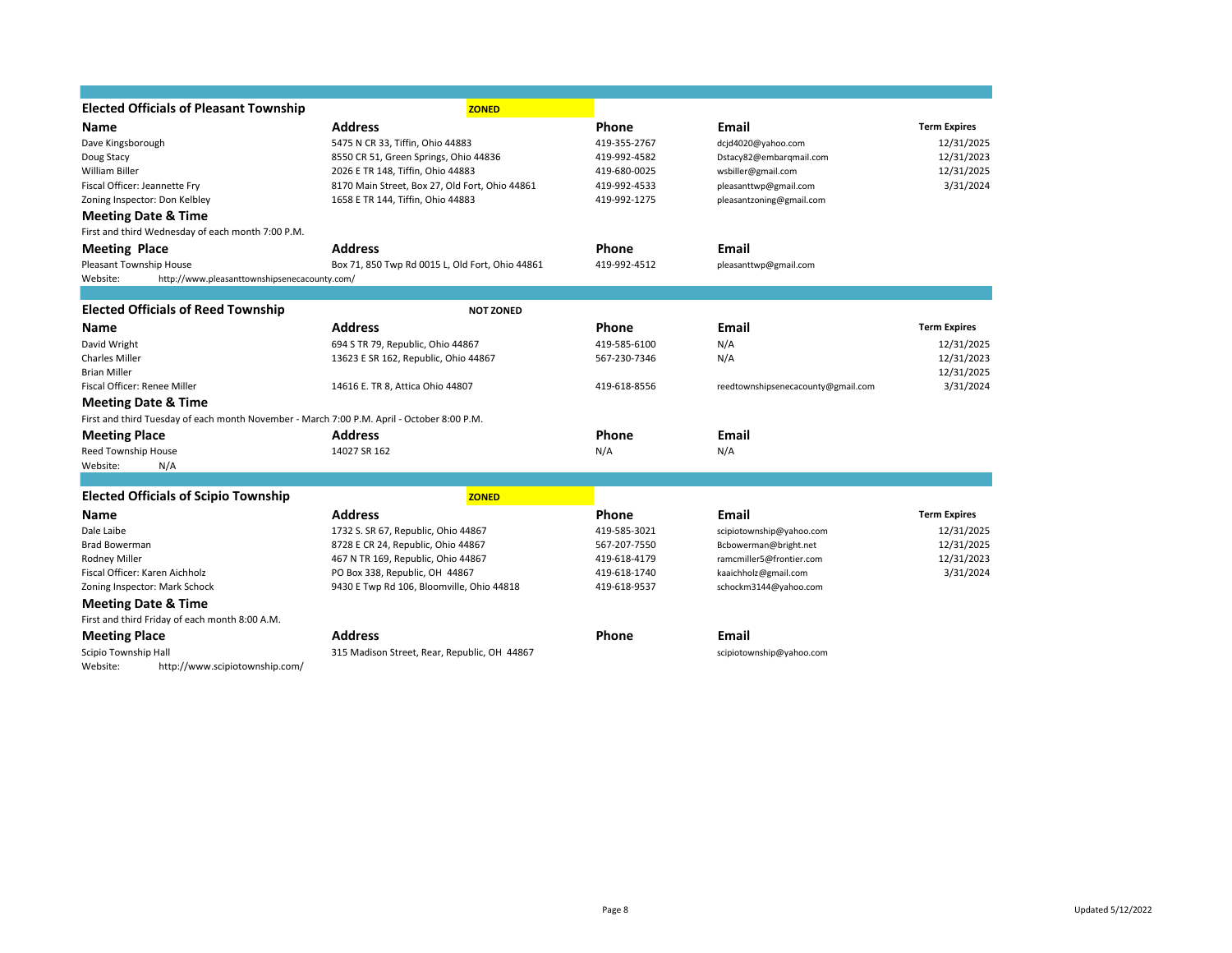| <b>Elected Officials of Seneca Township</b>                                               | <b>NOT ZONED</b>                                   |              |                                   |                     |
|-------------------------------------------------------------------------------------------|----------------------------------------------------|--------------|-----------------------------------|---------------------|
| <b>Name</b>                                                                               | <b>Address</b>                                     | Phone        | <b>Email</b>                      | <b>Term Expires</b> |
| James Kingseed                                                                            | 4255 W CR 58, McCutchenville, Ohio 44844           | 419-618-0499 | N/A                               | 12/31/2025          |
| <b>Gregory Smith</b>                                                                      | 4907 S TR 113, New Riegel, Ohio 44853              | 419-937-5979 | N/A                               | 12/31/2023          |
| Michael Steyer                                                                            | 3752 S County Road 19, Tiffin, OH 44883            | 419-937-4250 | N/A                               | 12/31/2025          |
| Fiscal Officer: Brad Radison                                                              | 3407 WCR 6, Tiffin, Ohio 44883                     | 567-230-9728 | Bradley.radison@yahoo.com         | 12/31/2023          |
| <b>Meeting Date &amp; Time</b>                                                            |                                                    |              |                                   |                     |
| Second and Fourth Monday of each month 8:00 P.M.                                          |                                                    |              |                                   |                     |
| <b>Meeting Place</b>                                                                      | <b>Address</b>                                     | <b>Phone</b> | <b>Email</b>                      |                     |
| Seneca Township House                                                                     | 6615 South County Road 47, New Riegel, OH 44853    | 419-595-2272 | bradley.radison@yahoo.com         |                     |
| Website:                                                                                  |                                                    |              |                                   |                     |
|                                                                                           |                                                    |              |                                   |                     |
| <b>Elected Officials of Thompson Township</b>                                             | <b>NOT ZONED</b>                                   |              |                                   |                     |
| <b>Name</b>                                                                               | <b>Address</b>                                     | Phone        | Email                             | <b>Term Expires</b> |
| Kevin R. Oney                                                                             | 14561 E TR 178, Bellevue, Ohio 44811               | 419-271-7368 | kevinoney1968@gmail.com           | 12/31/2023          |
| <b>Bill Daniel</b>                                                                        | 12200 Twp Rd 178, Bellevue, Ohio 44811             | 419-217-0873 | danielfamilyfarms@gmail.com       | 12/31/2025          |
| David Ziegler                                                                             | 5425 N SR 18, Clyde, Ohio 43410                    | 419-901-0116 | dave.ziegler@redlineequipment.com | 12/31/2025          |
| Fiscal Officer: Jessica Ziegler                                                           | 15910 Jefferson St, PO Box 68, Flat Rock, OH 44828 | 419-217-0904 | jziegler@bright.net               | 3/31/2024           |
| <b>Meeting Date &amp; Time</b>                                                            |                                                    |              |                                   |                     |
| First and third Monday of each month at 8:00 P.M.                                         |                                                    |              |                                   |                     |
| <b>Meeting Place</b>                                                                      | <b>Address</b>                                     | Phone        | Email                             |                     |
| Township House                                                                            | 15910 Jefferson Street, Flat Rock, Ohio 44828      | 419-217-0904 | N/A                               |                     |
| Website:<br>N/A                                                                           |                                                    |              |                                   |                     |
|                                                                                           |                                                    |              |                                   |                     |
| <b>Elected Officials of Venice Township</b>                                               | <b>NOT ZONED</b>                                   |              |                                   |                     |
| Name                                                                                      | <b>Address</b>                                     | Phone        | Email                             | <b>Term Expires</b> |
| Matthew G. Heise                                                                          | 14749 E Twp Rd 88, Attica, Oh 44807                | 419-937-6195 | matthewgheiser@gmail.com          | 12/31/2025          |
| <b>Brett Meyers</b>                                                                       | 7562 S TR 189, Attica, Ohio 44807                  | 419-618-9186 | Bmeyers104@hotmail.com            | 12/31/2023          |
| Randy Aichholz                                                                            | 8787 S. TR 189, New Washington, Ohio 44854         | 567-224-4492 | venicetwp@yahoo.com               | 12/31/2025          |
| Fiscal Officer: Lisa Heiser                                                               | 14749 E TR 88, Attica, Ohio 44807                  | 567-230-3074 | landmheiser@yahoo.com             | 3/31/2024           |
| <b>Meeting Date &amp; Time</b>                                                            |                                                    |              |                                   |                     |
| Second and fourth Monday of each month November - March 7:00 P.M. April-October 8:00 P.M. |                                                    |              |                                   |                     |
| <b>Meeting Place</b>                                                                      | <b>Address</b>                                     | <b>Phone</b> | <b>Email</b>                      |                     |
| Venice Township Building                                                                  | 14215 E CR 12, Caroline, Ohio 44807                |              | N/A                               |                     |
| N/A<br>Website:                                                                           |                                                    |              |                                   |                     |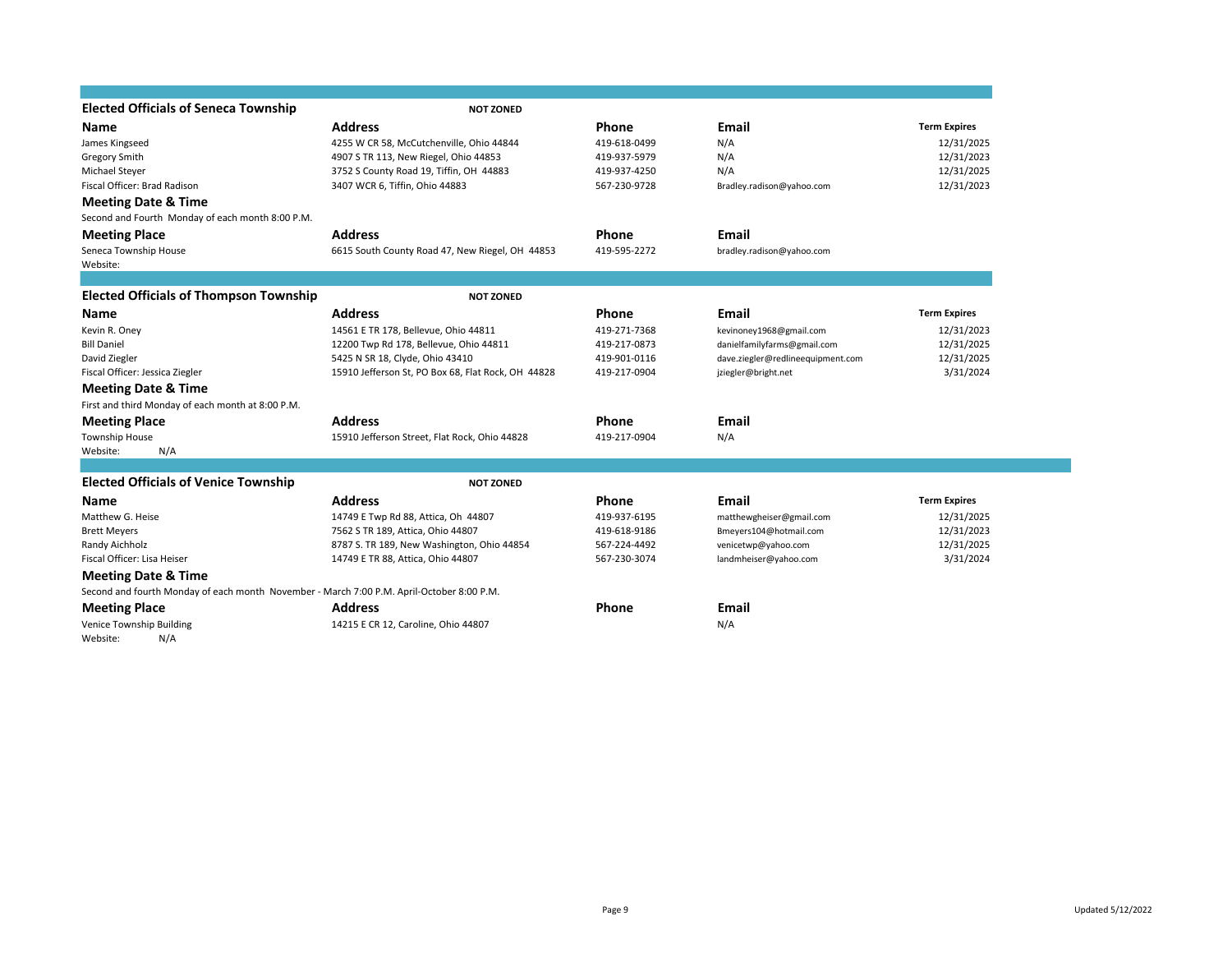### **Elected Officials of Incorporated Villages**

### **Elected Officials of Attica**

| Name                                               | <b>Address</b>                                     | Phone        | Email                   |              | <b>Term Expires</b> |
|----------------------------------------------------|----------------------------------------------------|--------------|-------------------------|--------------|---------------------|
| Mayor: Nathan Frisch                               | 20 S Main Street, P.O. Box 564, Attica, Ohio 44807 | 419-426-9611 | N/A                     |              | 12/31/2023          |
| Fiscal Officer: Michelle Gullett                   | 20 S Main Street, P.O. Box 564, Attica, Ohio 44807 | 419-426-9611 | voakrebs@gmail.com      |              |                     |
| Village Administrator: VACANT                      | 20 S Main Street, P.O. Box 564, Attica, Ohio 44807 | 419-426-9611 | voa@bright.net          |              |                     |
| Kirk Stanfield                                     | 20 S Main Street, P.O. Box 564, Attica, Ohio 44807 | 419-426-9611 | amanfrafo@yahoo.com     |              | 12/31/2025          |
| Louis Sanders                                      | 20 S Main Street, P.O. Box 564, Attica, Ohio 44807 | 419-426-9611 | sandersl44807@yahoo.com |              | 12/31/2025          |
| Lynn Love                                          | 20 S Main Street, P.O. Box 564, Attica, Ohio 44807 | 419-426-9611 | llove@bcbucks.org       |              | 12/31/2025          |
| <b>Timothy Bulger</b>                              | 20 S Main Street, P.O. Box 564, Attica, Ohio 44807 | 419-426-9611 | atticabigred@yahoo.com  |              | 12/31/2023          |
| VACANT                                             |                                                    |              |                         |              | 12/31/2025          |
| VACANT                                             |                                                    |              |                         |              | 12/31/2025          |
| VACANT<br>Zoning Inspector:                        | 20 S Main Street, P.O. Box 564, Attica, Ohio 44807 |              | voa@bright.net          |              |                     |
| <b>Meeting Date &amp; Time</b>                     |                                                    |              |                         |              |                     |
| Second and fourth Thursday of each month 7:30 P.M. |                                                    |              |                         |              |                     |
| <b>Meeting Place</b>                               | <b>Address</b>                                     | Phone        | Email                   | Fax          |                     |
| Village Office                                     | 20 S Main Street, P.O. Box 564, Attica, Ohio 44807 | 419-426-9611 | voa@bright.net          | 419-426-1801 |                     |
| Website:<br>http://www.atticaohio.us/              |                                                    |              |                         |              |                     |
|                                                    |                                                    |              |                         |              |                     |
| <b>Elected Officials of Bettsville</b>             |                                                    |              |                         |              |                     |

| Name                                 | <b>Address</b>                        | <b>Phone</b> | Email                         | <b>Term Expires</b> |
|--------------------------------------|---------------------------------------|--------------|-------------------------------|---------------------|
| Mayor: Scott Harrison                | P.O. Box 241, Bettsville, Ohio 44815  | 419-276-3302 | scottevanbettsvile@gmail.com  | 12/31/2023          |
| Robert Toy, Councilman               | P.O. Box 397, Bettsville, Ohio 44815  | 419-974-4034 | robbnpatty@msn.com            | 12/31/2025          |
| Angela Michaels, Fiscal Officer      | P.O. Box 505, Bettsville, Ohio44815   | 419-986-5636 | villageofbettsville@yahoo.com |                     |
| Gilberto Rojas Jr.                   | P.O. Box 171, Bettsville, Ohio 44815  | 419-559-9543 | grojas7000@gmail.com          | 12/31/2023          |
| Charles Littlejohn                   | P.O. Box 197, Bettsville, Ohio 44815  | 419-974-4003 | chucklj@msn.com               | 12/31/2025          |
| Joyce Harrison                       | P.O. Box 195 Bettsville, Ohio 44815   | 419-986-5717 | harrison.joyce31@yahoo.com    | 12/31/2023          |
| William Klaiss Jr.                   | P.O. Box 443, Bettsville, Ohio 44815  | 419-986-5049 | B KLAISS1031@yahoo.com        | 12/31/2025          |
| Linda Davis                          | P.O. Box 424, Bettsville, Ohio 44815  | 419-986-5980 | lad48 467@hotmail.com         | 12/31/2025          |
| Zoning Inspector: Jon Dabrunz        |                                       | 567-201-8364 | villageofbettsville@yahoo.com |                     |
| <b>Meeting Date &amp; Time</b>       |                                       |              |                               |                     |
| First Tuesday of the month 6:30 P.M. |                                       |              |                               |                     |
| <b>Meeting Place</b>                 | <b>Address</b>                        | <b>Phone</b> | Email                         |                     |
| Village Office                       | 308 Emma Street, Bettsville, OH 44815 | 419-986-5636 | villageofbettsville@yahoo.com |                     |

Website: http://www.villageofbettsville.com/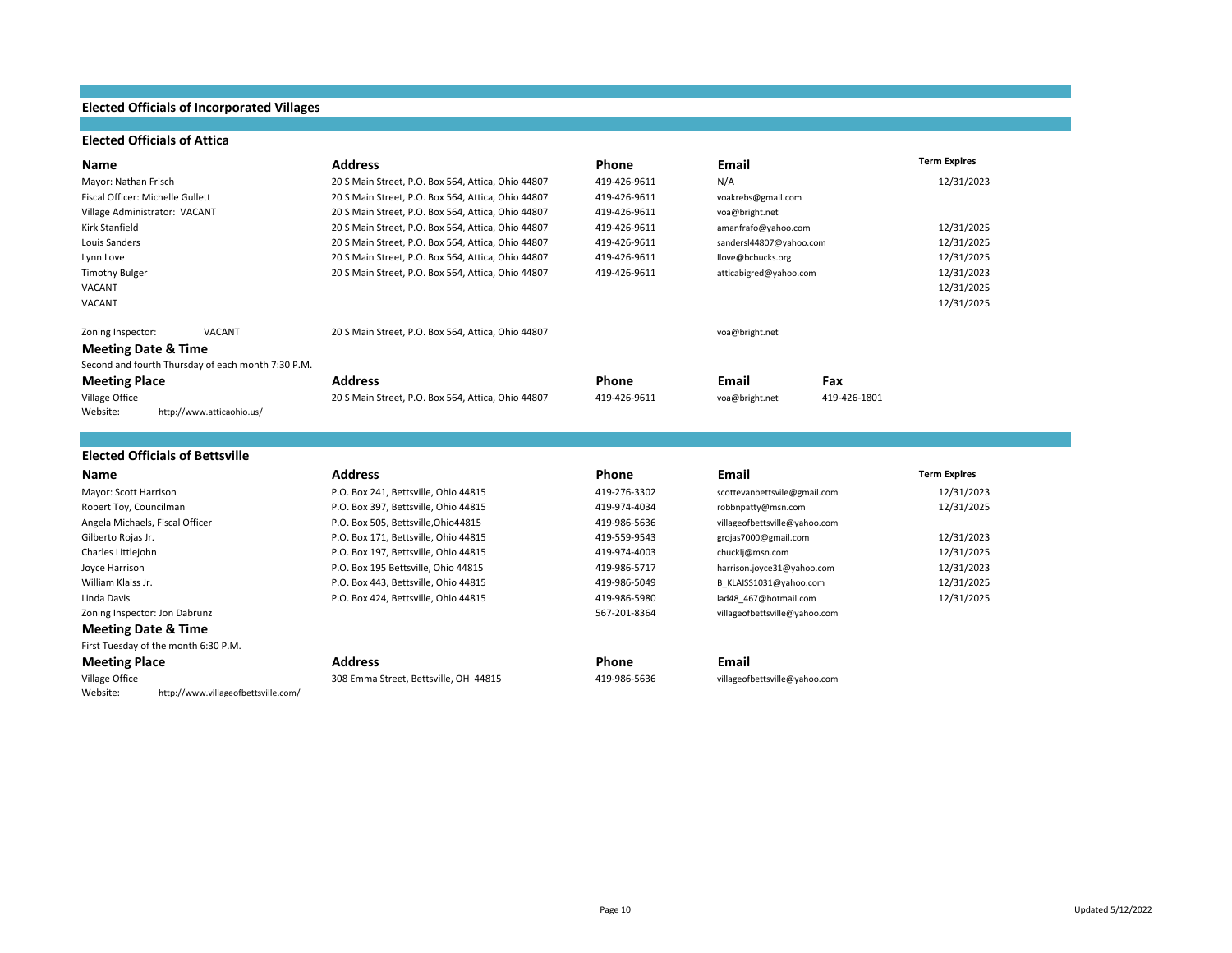| <b>Elected Officials of Bloomville</b>                |                                                 |                 |                           |                     |
|-------------------------------------------------------|-------------------------------------------------|-----------------|---------------------------|---------------------|
| Name                                                  | <b>Address</b>                                  | Phone           | <b>Email</b>              | <b>Term Expires</b> |
| Mayor: David Auble Jr                                 | 10 Beeghly Ave, Bloomville, OH 44818            | 419-983-4745    | bloomville.ohio@gmail.com | 12/31/2023          |
|                                                       |                                                 |                 |                           |                     |
| <b>Suzanne Cole</b>                                   |                                                 |                 |                           | 12/31/2025          |
| <b>Bridget Auble</b>                                  | 10 Beeghly Ave, Bloomville, OH 44818            | 419-983-4745    |                           | 12/31/2023          |
|                                                       |                                                 |                 | bloomville.ohio@gmail.com |                     |
| Sonya Larson                                          | 10 Beeghly Ave, Bloomville, OH 44818            | 419-983-4745    | bloomville.ohio@gmail.com | 12/31/2023          |
|                                                       |                                                 |                 |                           |                     |
|                                                       |                                                 |                 |                           |                     |
| Zoning Inspector: Mayor                               | 10 Beeghly Ave, Bloomville, OH 44818            | 419-983-4745    | bloomville.ohio@gmail.com |                     |
| <b>Meeting Date &amp; Time</b>                        |                                                 |                 |                           |                     |
| First and third Wednesday of every month 7:00 P.M.    |                                                 |                 |                           |                     |
| <b>Meeting Place</b>                                  | <b>Address</b>                                  | <b>Phone</b>    | Email                     |                     |
| Village Office                                        | 10 Beeghly Ave, Bloomville, OH 44818            | 419-983-4745    | bloomville.ohio@gmail.com |                     |
| N/A<br>Website:                                       |                                                 |                 |                           |                     |
|                                                       |                                                 |                 |                           |                     |
| <b>Elected Officials of Green Springs</b>             |                                                 |                 |                           |                     |
| Name                                                  | <b>Address</b>                                  | Phone           | Email                     | <b>Term Expires</b> |
| Mayor: Adam Greenslade                                | 120 Catherine Street, Green Springs, Ohio 44836 | 419-639-2123    | mayor@gsohio.org          | 12/31/2023          |
| Administrator: John Miller                            | 120 Catherine Street, Green Springs, Ohio 44836 | 419-603-8150    | Admin@gsohio.org          |                     |
| Fiscal Officer: Amanda Sanchez                        | 120 Catherine Street, Green Springs, Ohio 44836 | 419-639-2123 #4 | FO@gsohio.org             |                     |
| Council President: Daniel Shafer                      | 120 Catherine Street, Green Springs, Ohio 44836 | 419-639-2255    | N/A                       | 12/31/2023          |
| Tyler Kimmet                                          | 120 Catherine Street, Green Springs, Ohio 44836 | 419-639-3976    | N/A                       | 12/31/2023          |
| Angela Bliss                                          | 120 Catherine Street, Green Springs, Ohio 44836 | 419-639-3144    | N/A                       | 12/31/2025          |
| William Young                                         | 120 Catherine Street, Green Springs, Ohio 44836 | 419-639-3924    | N/A                       | 12/31/2025          |
| Derek Knieriemen                                      | 120 Catherine Street, Green Springs, Ohio 44836 | 419-639-2123    | N/A                       | 12/31/2025          |
| Brenda Rando                                          | 121 Catherine Street, Green Springs, Ohio 44836 | 419-639-2124    |                           |                     |
| Income Tax Commissioner: Amy Bartlett                 | 120 Catherine Street, Green Springs, Ohio 44836 | 419-639-2123 #3 | Tax@gsohio.org            |                     |
| Zoning Inspector: Randell Williams                    | 120 Catherine Street, Green Springs, Ohio 44836 | 419-603-1328    | N/A                       |                     |
| Zoning meetings-First Wednesday of the Month @ 7 p.m. |                                                 |                 |                           |                     |
| <b>Council Meeting Date &amp; Time</b>                |                                                 |                 |                           |                     |
| First and third Monday of the month 7:00 P.M.         |                                                 |                 |                           |                     |
| <b>Meeting Place</b>                                  | <b>Address</b>                                  | Phone           | <b>Email</b>              |                     |
| Municipal Building Council Room                       | 120 Catherine Street, Green Springs, Ohio 44836 | 419-639-2123    | N/A                       |                     |
| Website:<br>www.gsohio.org                            |                                                 |                 |                           |                     |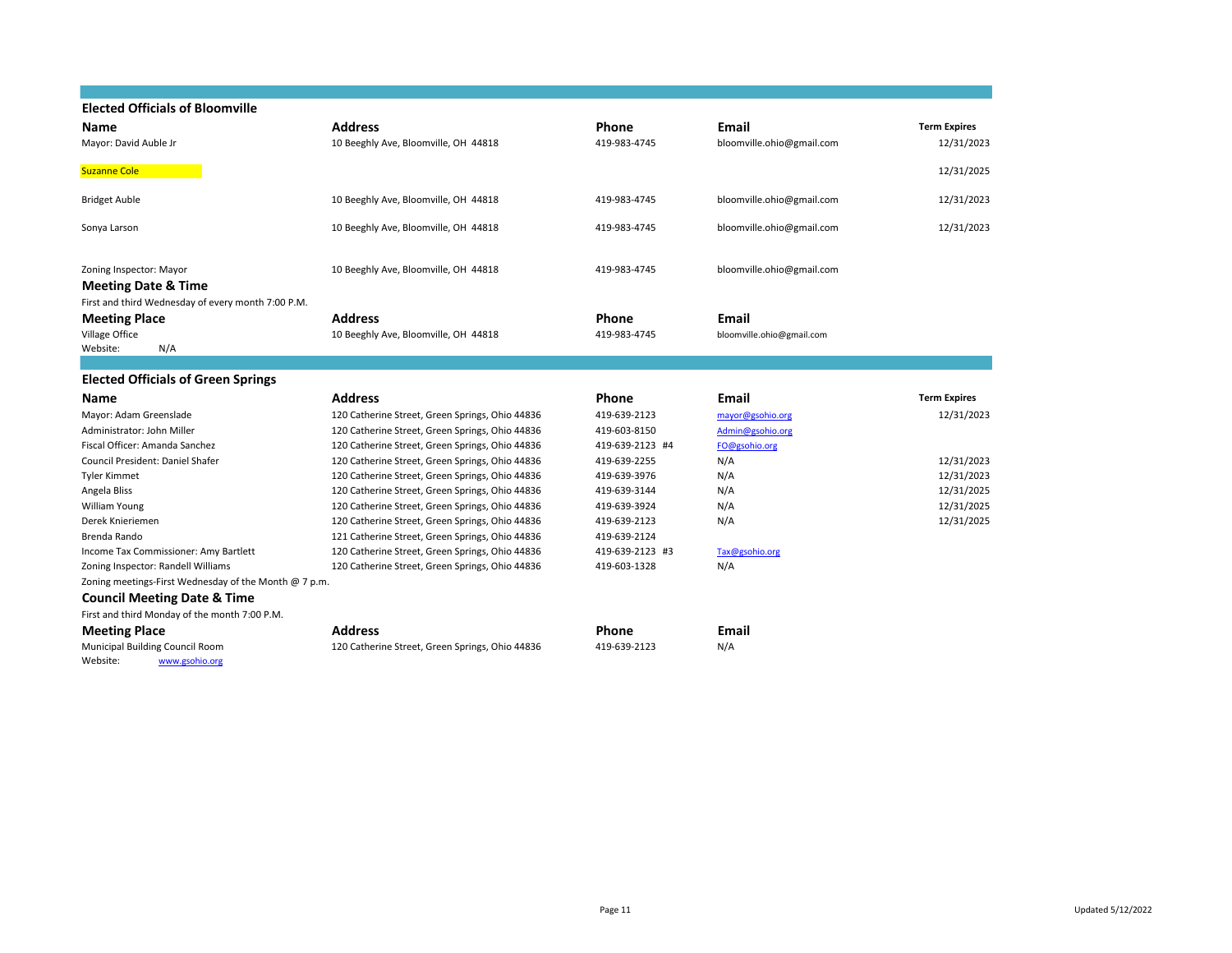| <b>Elected Officials of New Riegel</b>         |                                             |                     |                                |                     |
|------------------------------------------------|---------------------------------------------|---------------------|--------------------------------|---------------------|
| <b>Name</b>                                    | <b>Address</b>                              | <b>Phone</b>        | <b>Email</b>                   | <b>Term Expires</b> |
| Mayor: Larry Bouillon                          | 32 S Perry Street, New Riegel, Ohio 44853   | 419-595-2839        | lbouillon@senecadd.org         | 12/31/2023          |
| Anthony S Conner                               | 843 Walnut Street, Fostoria, Ohio 44830     | 419-619-3624        |                                | 12/31/2023          |
| Jim Bodart-President of Council                | 14 W Findlay Street, New Riegel, Ohio 44853 | 419-934-3280        | coachbodart1@gmail.com         | 12/31/2025          |
| Dale Nye                                       | 23 W Tiffin Street, New Riegel, Ohio 44853  | 419-595-2836        | N/A                            | 12/31/2025          |
| Andrew T. Brickner                             | 40 N. Perry Street, New Riegel, Oh 44853    |                     |                                | 12/31/2023          |
| Jacob Gonzales                                 | 31 W Tiffin St, New Riegel, Ohio 44853      |                     |                                | 12/31/2025          |
|                                                |                                             |                     | N/A                            |                     |
| <b>Meeting Date &amp; Time</b>                 |                                             |                     |                                |                     |
| Third Tuesday of each month 7:00 P.M.          |                                             |                     |                                |                     |
| <b>Meeting Place</b>                           | <b>Address</b>                              | <b>Phone</b>        | Email                          |                     |
| Village Office                                 | 14 Findlay Street, New Riegel, OH 44853     | 419-595-2660        | nrfiscalofficer@gmail.com      |                     |
| Website:<br>N/A                                |                                             |                     |                                |                     |
|                                                |                                             |                     |                                |                     |
| <b>Elected Officials of Republic</b>           |                                             |                     |                                |                     |
| <b>Name</b>                                    | <b>Address</b>                              | <b>Phone</b>        | <b>Email</b>                   | <b>Term Expires</b> |
| Mayor: Jeff Larick                             | P.O. Box 219, Republic, Ohio 44867          | 419-618-2822        | jlarick@woh.rr.com             | 12/31/2023          |
| <b>Fiscal Officer</b><br>Jason Shade           | P.O. Box 219, Republic, Ohio 44867          | 419-585-5981        | fiscalofficer@republicohio.com |                     |
| Donald Holmer                                  | P.O. Box 219, Republic, Ohio 44867          | 419-618-0157        | N/A                            | 12/31/2025          |
| Michael Schreiner                              | P.O. Box 219, Republic, Ohio 44867          | 567-224-1874        | shrineman-01@hotmail.com       | 12/31/2023          |
| Renee Lacy                                     | P.O. Box 219, Republic, Ohio 44867          | 419-618-4832        | rlacy99@yahoo.com              | 12/31/2025          |
| Eric Boeser                                    | P.O. Box 219, Republic, Ohio 44867          | 567-220-0164        | N/A                            | 12/31/2023          |
| Debra Durr                                     | P.O. Box 219, Republic, Ohio 44867          | 419-618-6892        | de44867@yahoo.com              | 12/31/2025          |
| Kevin Thompson                                 | P.O. Box 219, Republic, Ohio 44867          | 419-455-0552        | pdtr11@gmail.com               | 12/31/2025          |
| Jodi Honaker, Village Administration           | P.O. Box 219, Republic, Ohio 44867          | 419-585-5981 ext. 1 | republicadmin@republicohio.com |                     |
| <b>Meeting Date &amp; Time</b>                 |                                             |                     |                                |                     |
| First and third Monday of each month 7:00 P.M. |                                             |                     |                                |                     |
| <b>Meeting Place</b>                           | <b>Address</b>                              | <b>Phone</b>        | Email                          |                     |
| Village Office                                 | 219 Washington St, Republic, OH 44867       | 419-585-5981        | republicadmin@republicohio.com |                     |
| N/A<br>Website:                                |                                             |                     |                                |                     |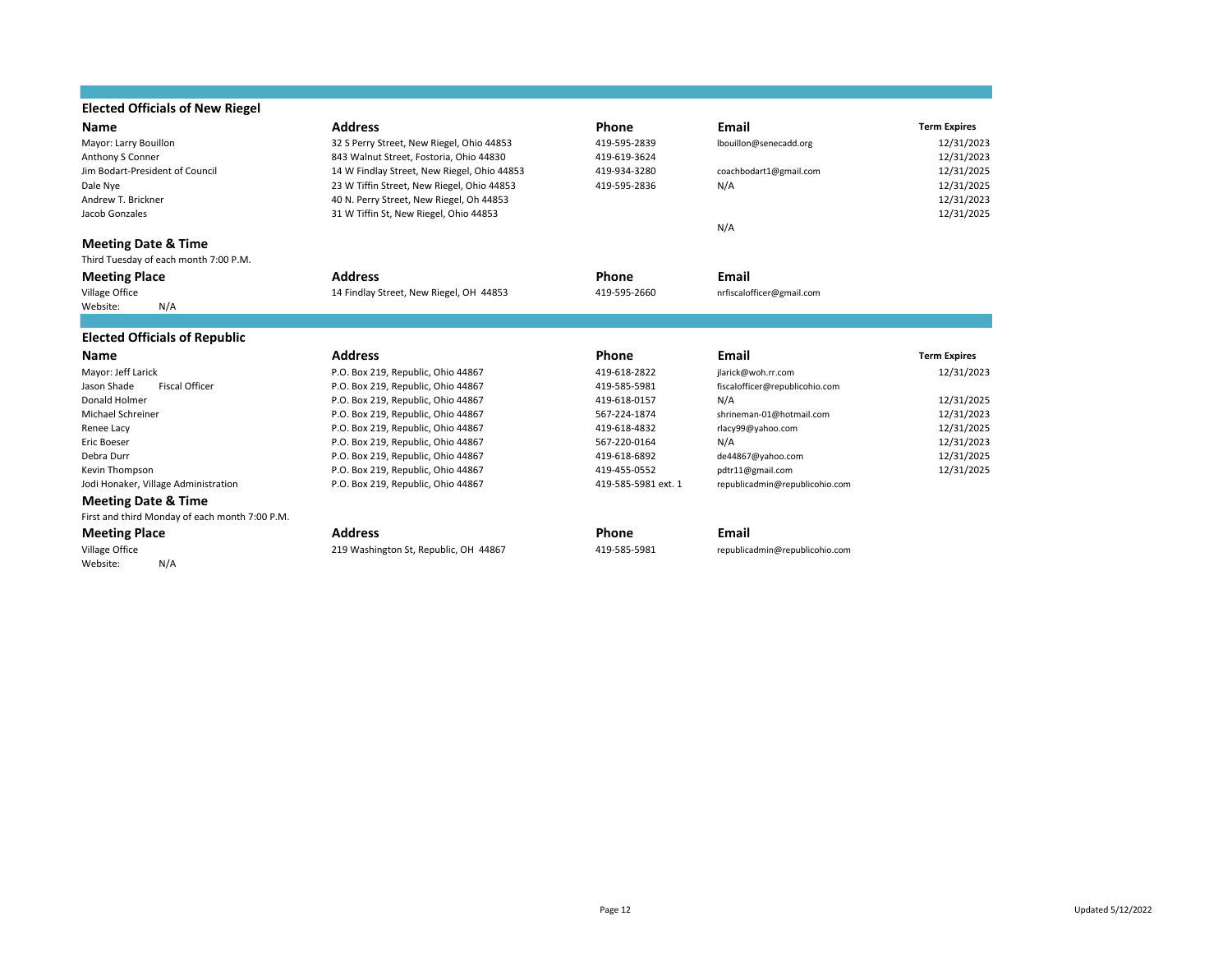# **City of Tiffin, Ohio**

### **Meeting Date & Time**

First and third Monday of each month 7:00 P.M.

### **Meeting Place Address Phone Email**

City Hall, Second Floor 51 E Market St, Tiffin, OH 44883 419-448-5401 Website: www.tiffinohio.gov

| City of Tittin, Onio                         |                                                      |              |                                  |                     |
|----------------------------------------------|------------------------------------------------------|--------------|----------------------------------|---------------------|
| Name                                         | <b>Address</b>                                       | <b>Phone</b> | Email                            | <b>Term Expires</b> |
| Mayor: Aaron Montz                           | 51 E Market Street, Tiffin, Ohio 44883               | 419-448-5401 | mayor@tiffinohio.gov             | 12/31/2023          |
| City Administrator: Dale Thornton            | 51 E Market Street, Tiffin, Ohio 44883               | 419-448-5402 | cityadministrator@tiffinohio.gov |                     |
| City Prosecutor: Charles Hall                | 79 S Washington St, Tiffin, Ohio 44883               | 419-448-5422 | chall@tiffinohio.gov             |                     |
| Director of Law: Brent Howard                | 84 S Washington Street, Tiffin, Ohio 44883           | 419-448-5409 | bhoward@tiffinohio.gov           | 12/31/2023          |
| Council President: Bridget Boyle             | 31 1/2 S Washington Street Apt B, Tiffin, Ohio 44883 | 440-506-7753 | bboyle@tiffinohio.gov            | 12/31/2025          |
| Councilmember-at-Large - Jeff Rhoades        | 42 Prospect Street, Tiffin, Ohio 44883               | 419-618-9581 | jrhoades@tiffinohio.gov          | 12/31/2025          |
| Councilmember-at-Large- Ben Gillig           | 214 Melmore Street, Tiffin, OH 44883                 | 419-618-6540 | bgillig@tiffinohio.gov           | 12/31/2025          |
| Councilmember-at-Large: Zack Perkins         | 24 Morningside Drive, Tiffin, OH 44883               | 567-230-6073 | zperkins@tiffinohio.gov          | 12/31/2025          |
| Councilmember-First Ward: Steve Lepard       | 366 Clinton Avenue, Tiffin, OH 44883                 | 419-448-1177 | slepard@tiffinohio.gov           | 12/31/2023          |
| Councilmember-Second Ward: Ken Jones         | 97 N Sandusky St, Tiffin, OH 44883                   | 419-618-0826 | kjones@tiffinohio.gov            | 12/31/2023          |
| Councilmember-Third Ward: Dawn Jannantuono   | 79 Northwood Drive, Tiffin, Ohio 44883               | 567-220-1563 | diannantuono@tiffinohio.gov      | 12/31/2023          |
| Councilmember-Fourth Ward-Dan Perry          | 134 Fulton St, Tiffin, OH 44883                      | 419-618-0706 | dperry@tiffinohio.gov            | 12/31/2023          |
| Clerk of Council: Ann Forrest                | 51 E Market Street, Tiffin, Ohio 44883               | 419-448-5407 | aforrest@tiffinohio.gov          |                     |
| Director of Finance: Kathy Kaufman           | 53 E Market Street, Tiffin, Ohio 44883               | 419-448-5403 | kkaufman@tiffinohio.gov          |                     |
| Fire Chief: Rob Chappell                     | 53 S Monroe Street, Tiffin, Ohio 44883               | 419-448-5444 | rchappell@tiffinohio.gov         |                     |
| Police Chief: Dave Pauly                     | 51 E Market Street, Tiffin, Ohio 44883               | 419-447-2323 | dwpauly@tiffinohio.gov           |                     |
| Engineer: Matt Watson                        | 51 E Market Street, Tiffin, Ohio 44883               | 419-448-5425 | mwatson@tiffinohio.gov           |                     |
| City Park Director: Bryce Kuhn               | 621 E Market Street, Tiffin, Ohio 44883              | 419-448-5408 | bkuhn@tiffinohio.gov             |                     |
| Public Works Superintendent: Brandon Burner  | 601 Miami Street, Tiffin, Ohio 44883                 | 419-448-5430 | bburner@tiffionohio.gov          |                     |
| Water Pollution Control Center: Kevin Hughes | 961 N Water Street, Tiffin, Ohio 44883               | 419-448-5440 | khughes@tiffinohio.gov           |                     |
| Director of Human Resources: Deb Reamer      | 51 E Market Street, Tiffin, Ohio 44883               | 419-448-3071 | dreamer@tiffinohio.gov           |                     |
| Income Tax: Tax Commissioner: Linda Neeley   | 53 W Market Street, Tiffin, Ohio 44883               | 419-448-5405 | taxcommissioner@tiffinohio.gov   |                     |
|                                              |                                                      |              |                                  |                     |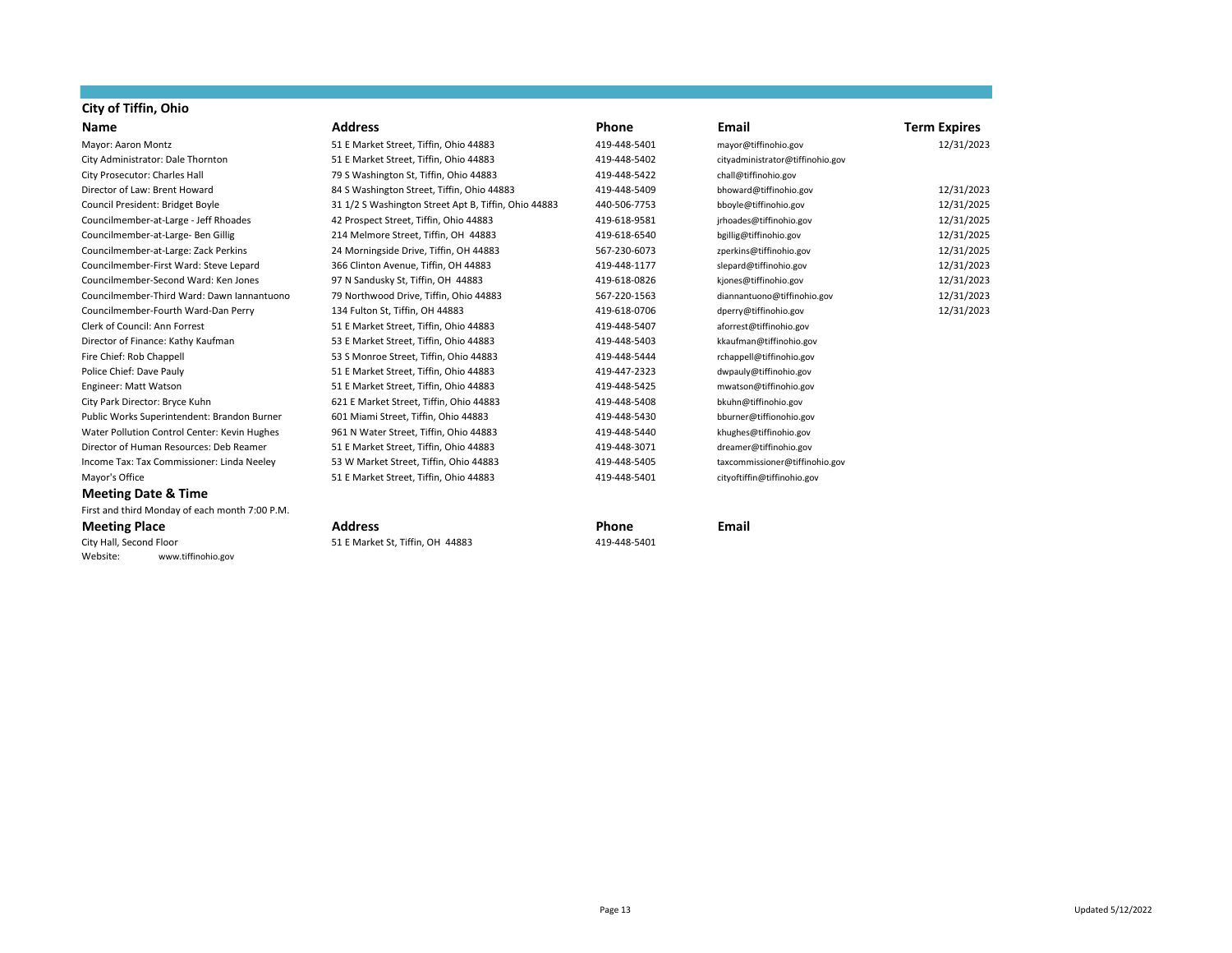## **City of Fostoria, Ohio**

| Name                                             | <b>Address</b>                          |                                                      | Phone                                        | <b>Email</b>                       | <b>Term Expires</b> |
|--------------------------------------------------|-----------------------------------------|------------------------------------------------------|----------------------------------------------|------------------------------------|---------------------|
| Mayor: Eric Keckler                              | 213 S Main Street, Fostoria, Ohio 44830 |                                                      | 419-435-8282                                 | MayorKeckler@yahoo.com             |                     |
| Service & Safety Director: Josh Clark            | 213 S Main Street, Fostoria, Ohio 44830 |                                                      | 419-435-2561                                 | ssd@fostoriaohio.gov               |                     |
| Law Director: Stephanie Kiser                    | 213 S Main Street, Fostoria, Ohio 44830 |                                                      | 419-435-7370                                 |                                    |                     |
| Council President: Steve Kauffman                | 213 S Main Street, Fostoria, Ohio 44830 |                                                      | 419-435-8282                                 | councilkauffman@gmail.com          |                     |
| Councilman-at-Large: Edward Logsdon              | 213 S Main Street, Fostoria, Ohio 44830 |                                                      | 419-261-1194                                 |                                    |                     |
| Councilman-at-Large: Greg Cassidy                | 213 S Main Street, Fostoria, Ohio 44830 |                                                      | 419-348-0603                                 | gcassidy@ftloc.com                 |                     |
| Councilman-at-Large: Brian Shaver                | 213 S Main Street, Fostoria, Ohio 44830 |                                                      | 419-435-6692                                 | fostoriacouncilmanshaver@gmail.com |                     |
| Councilman-First Ward: Amy Mendoza               | 213 S Main Street, Fostoria, Ohio 44830 |                                                      |                                              |                                    | appointed           |
| Councilman-Second Ward: Mike Shaffer             | 213 S Main Street, Fostoria, Ohio 44830 |                                                      | 419-680-3744                                 | floresward2@gmail.com              | appointed           |
| Councilman-Third Ward:<br>Don Mennel             | 213 S Main Street, Fostoria, Ohio 44830 |                                                      |                                              |                                    |                     |
| Councilman-Fourth Ward: Thomas Lake              | 213 S Main Street, Fostoria, Ohio 44830 |                                                      | 419-435-9057                                 | TLake10244@aol.com                 |                     |
| Councilman Clerk: Tami Drake                     | 213 S Main Street, Fostoria, Ohio 44830 |                                                      | 419-435-0462                                 | smileytami88@aim.com               |                     |
| Auditor: Holly B Hassay                          | 213 S Main Street, Fostoria, Ohio 44830 |                                                      | 419-435-2927                                 | auditor@fostoriaohio.gov           |                     |
| Police Chief: Keith Loreno                       | 213 S Main Street, Fostoria, Ohio 44830 |                                                      | 419-435-8573<br>policechief@fostoriaohio.gov |                                    |                     |
| Compliance Project Manager:                      | 213 S Main Street, Fostoria, Ohio 44830 |                                                      | 419-435-9775                                 | cityengineer@fostoriaohio.gov      |                     |
| Zoning Inspector:                                | 213 S Main Street, Fostoria, Ohio 44830 |                                                      | 419-435-8243                                 | zoning@fostoriaohio.gov            |                     |
| Municipal Judge:                                 | 213 S Main Street, Fostoria, Ohio 44830 |                                                      | 419-435-8139                                 | N/A                                |                     |
| Superintendent of Parks: Felix Gonzales          | 213 S Main Street, Fostoria, Ohio 44830 |                                                      | 419-435-2510                                 | N/A                                |                     |
| Fire Chief: (Interim Chief: Brian Herbert)       | 213 S Main Street, Fostoria, Ohio 44830 |                                                      | 419-435-3206                                 | firechief@fostoriaohio.gov         |                     |
| Income Tax: Tax Administrator Holly Cassady      | 213 S Main Street, Fostoria, Ohio 44830 |                                                      | 419-435-6449                                 | cityincometax@fostoriaohio.gov     |                     |
| <b>Meeting Date &amp; Time</b>                   |                                         |                                                      |                                              |                                    |                     |
| First and Third Tuesday of each month at 6:00 PM |                                         |                                                      |                                              |                                    |                     |
| <b>Meeting Place</b>                             | <b>Address</b>                          |                                                      | <b>Phone</b>                                 | Fax                                |                     |
| <b>Municipal Building</b>                        | 213 S Main Street, Fostoria, OH 44830   |                                                      | 419-435-8282                                 | 419-435-4192                       |                     |
| Website:<br>www.fostoriaohio.gov                 |                                         |                                                      |                                              |                                    |                     |
|                                                  |                                         |                                                      |                                              |                                    |                     |
| <b>Other Local Offices</b>                       |                                         |                                                      |                                              |                                    |                     |
| Department                                       | <b>Name</b>                             | <b>Position</b>                                      | <b>Address</b>                               |                                    | Phone               |
| <b>Fostoria Chamber of Commerce</b>              | sarah@fostoriaChamber.com               | Sarah Stephens Krupt Chamber/Small Business Director | 121 N Main Street, Fostoria, Ohio 44830      |                                    | 419-435-0486        |
| <b>FEDC</b>                                      | Renee Smith                             |                                                      | 121 N Main Street, Fostoria, Ohio 44830      |                                    |                     |

Seneca Regional Chamber of Commerce **Bryce Riggs** President/CEO 96 S. Washington Street, Suite B, Tiffin, Ohio 44883 419-447-4141<br>B Visitor Services and Bryce Riggittinchamber.com

& Visitor Services info@tiffinchamber.com

| <b>Department</b>                       | <b>Address</b>                              | Phone        |
|-----------------------------------------|---------------------------------------------|--------------|
| <b>Highway Patrol Post</b>              |                                             | 419-448-0042 |
| Department of Transportation District 2 | 3390 S SR 100, Tiffin, Ohio 44883           | 419-447-0967 |
| Ohio Rehabilitation Services Commission | 2550 S SR 100, Tiffin, Ohio 44883           | 419-448-9492 |
| Tiffin Developmental Center             | 600 N River Road, Tiffin, Ohio 44883        | 419-447-1450 |
| Adult Parole Authority                  | 111 N Washington Street, Tiffin, Ohio 44883 | 419-448-0004 |

96 S. Washington Street, Suite A, Tiffin, Ohio 44883 419-447-3831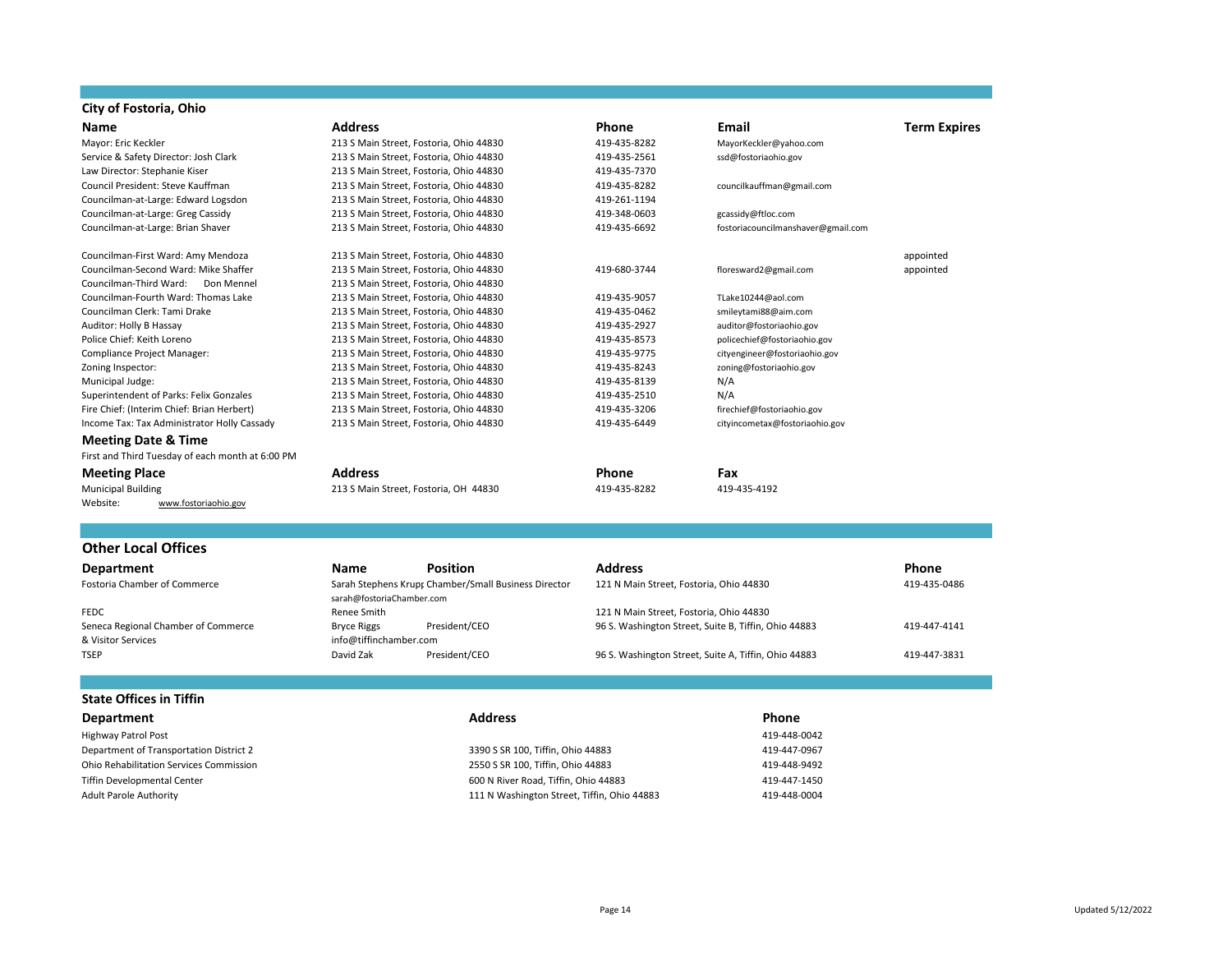| <b>State Officials</b>                                                                           |                                                                       |                                                                                            |                            |                         |
|--------------------------------------------------------------------------------------------------|-----------------------------------------------------------------------|--------------------------------------------------------------------------------------------|----------------------------|-------------------------|
| Position                                                                                         | <b>Name</b>                                                           | <b>Address</b>                                                                             | <b>Phone</b>               |                         |
| Governor                                                                                         | Mike DeWine                                                           | 77 S High Street, 30th floor, Columbus, Ohio 43215                                         | 614-466-3555               |                         |
| Lt. Governor                                                                                     | Jon Husted                                                            | 77 S High Street, 30th floor, Columbus, Ohio 43215                                         | 614-466-2108               |                         |
| Secretary of State                                                                               | Frank LaRose                                                          | 180 E Broad Street, 16th floor, Columbus, Ohio 43215                                       | 877-767-6446               |                         |
| <b>Auditor of State</b>                                                                          | Keith Faber                                                           | P.O. Box 1140, 88 E Broad Street, Columbus, Ohio 43215                                     | 800-282-0370               |                         |
| <b>Treasurer of State</b>                                                                        | Robert Sprague                                                        | 30 E Broad Street, 9th floor, Columbus, Ohio 43215                                         | 800-228-1102               |                         |
| <b>Attorney General</b>                                                                          | Dave Yost                                                             | 30 E Broad Street, 14th floor, Columbus, Ohio 43215                                        | 800-282-0515               |                         |
|                                                                                                  |                                                                       |                                                                                            |                            |                         |
| <b>Senate</b>                                                                                    |                                                                       |                                                                                            |                            |                         |
| Name                                                                                             | <b>Address</b>                                                        |                                                                                            | Phone                      | <b>Email</b>            |
| Bill Reineke 26th District                                                                       | Senate Building, 1 Capitol Square, Ground floor, Columbus, Ohio 43215 |                                                                                            | 614-466-8049               |                         |
|                                                                                                  |                                                                       |                                                                                            |                            |                         |
| Representative                                                                                   |                                                                       |                                                                                            |                            |                         |
| Name                                                                                             | <b>Address</b>                                                        |                                                                                            | Phone                      | Email                   |
| Gary Click: (R) 88th District                                                                    | 77 S High Street, 12th floor, Columbus, Ohio 43215-6111               |                                                                                            | 614-466-1374               | rep88@ohiohouse.gov     |
|                                                                                                  | Website: https://ohiohouse.gov/members/gary-click                     |                                                                                            |                            |                         |
| 77 S High Street, 13th floor, Columbus, Ohio 43215-6111<br>Riordan T. McClain: (R) 87th District |                                                                       | 614-644-6265                                                                               | district87@ohr.state.oh.us |                         |
|                                                                                                  |                                                                       |                                                                                            |                            |                         |
| <b>Ohio Congressional Delegation:</b>                                                            |                                                                       |                                                                                            |                            |                         |
|                                                                                                  |                                                                       |                                                                                            |                            |                         |
| <b>Senators</b>                                                                                  |                                                                       |                                                                                            |                            |                         |
|                                                                                                  | US Senate Website: www.senate.gov                                     |                                                                                            |                            |                         |
| Name                                                                                             | <b>Address</b>                                                        |                                                                                            | Phone                      | Email                   |
| Rob Portman<br>District 26                                                                       | 338 Russell Senate Office Building, Washington D.C. 20510             |                                                                                            | 202-224-3353               | www.portman.senate.gov  |
| Ohio Office:                                                                                     | 1 Capital Square, 1st Floor, Columbus, OH 43215                       |                                                                                            | 614-469-6774               |                         |
| Sherrod Brown: (D)                                                                               | 713 Hart Senate Office Building, Washington D.C. 20510-3503           |                                                                                            | 202-224-2315               | www.brown.senate.gov    |
| Ohio Office:                                                                                     | 200 N High Street, Room 614, Columbus, Ohio 43215                     |                                                                                            | 614-469-2083               |                         |
| Representative                                                                                   |                                                                       |                                                                                            |                            |                         |
|                                                                                                  | US Representative Website: www.house.gov                              |                                                                                            |                            |                         |
| Name                                                                                             | <b>Address</b>                                                        |                                                                                            | Phone                      | Email                   |
| Jim Jordan: 4th district                                                                         | 1524 Longworth House Office Building, Washington D.C. 20515           |                                                                                            | 202-225-2676               | http://jordan.house.gov |
| Ohio Office:                                                                                     | 13 B E Main Street, Norwalk, Ohio 44857                               |                                                                                            | 419-663-1426               |                         |
|                                                                                                  |                                                                       |                                                                                            |                            |                         |
|                                                                                                  |                                                                       |                                                                                            |                            |                         |
| <b>National</b>                                                                                  |                                                                       |                                                                                            |                            |                         |
| Name                                                                                             | <b>Address</b>                                                        |                                                                                            | Phone                      | Email                   |
| President: Joseph Biden (D)                                                                      | The White House - 1600 Pennsylvania Ave., N.W. Washington D.C. 20500  |                                                                                            | 202-456-1414               |                         |
| Vice President: Kamala Harris (D)                                                                |                                                                       | Old Executive Office Building, 17th Street & Pennsylvania Ave., N.W. Washington D.C. 20500 | 202-456-2326               |                         |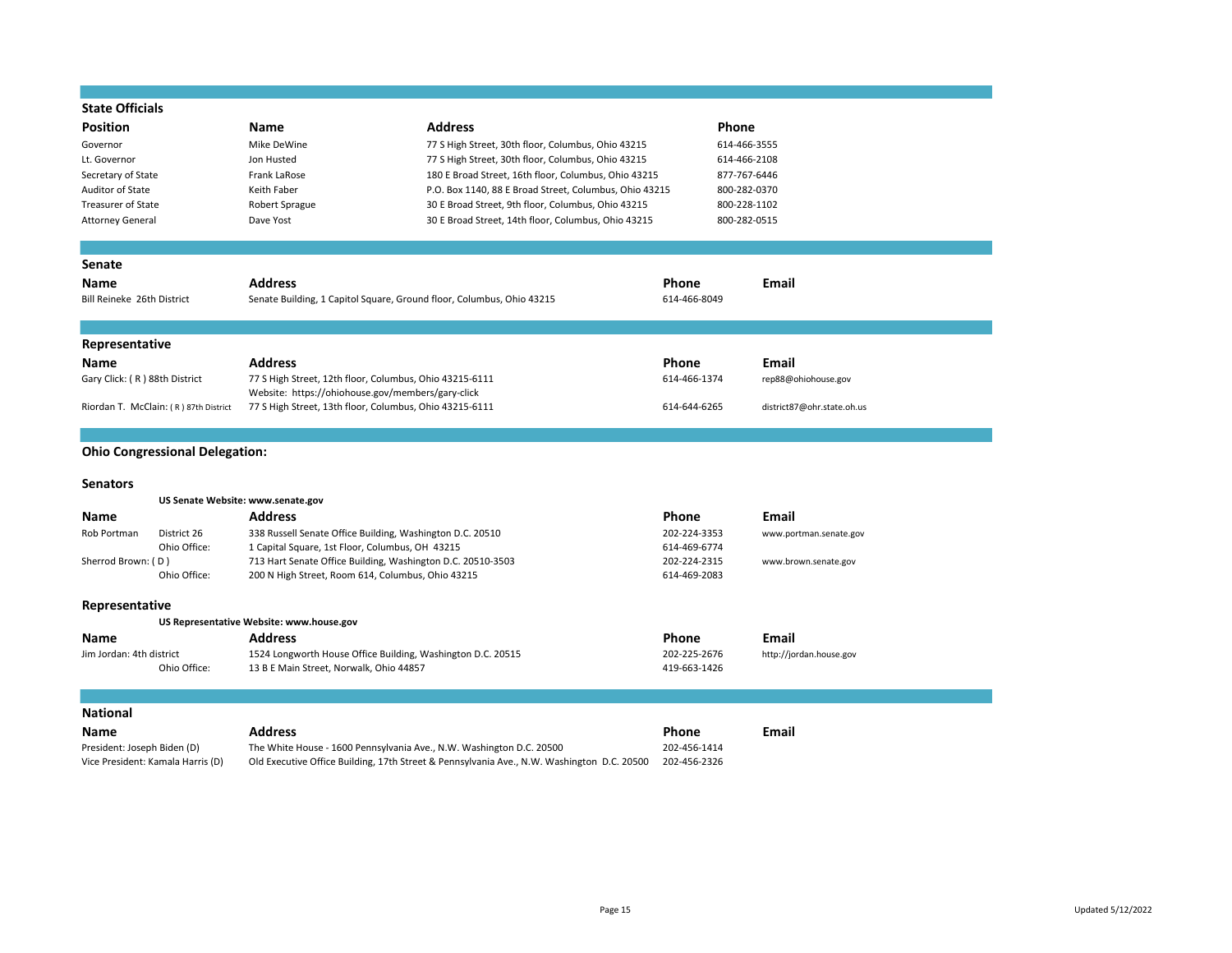## **Seneca County School Districts**

| <b>Name</b>                         | <b>Address</b>                                   |                                                 | <b>Phone</b> | Email          |
|-------------------------------------|--------------------------------------------------|-------------------------------------------------|--------------|----------------|
|                                     | North Central Ohio Educational Service Center    |                                                 |              | Fax:           |
| Superintendent:                     | 928 W Market Street, Suite A, Tiffin, Ohio 44883 |                                                 | 419-447-2927 | 419-447-2825   |
| District:                           |                                                  |                                                 |              |                |
| <b>Name</b>                         | School                                           | <b>Address</b>                                  | Phone        | Fax            |
| Andrew Sprang                       | Fostoria City Schools                            | 1001 Park Ave., Fostoria, Ohio 44830            | 419-436-4110 | 419-436-4109   |
| Michael Kaucher                     | Calvert Catholic Schools                         | 152 Madison Street, Tiffin, Ohio 44883          | 419-447-5202 | N/A            |
| Jeffrey Holbrook                    | Hopewell-Loudon School                           | P.O. Box 400, Bascom, Ohio 4809                 | 419-937-2216 | 419-937-2516   |
| David Rombach                       | New Riegel Local School                          | 44 N Perry Street, New Riegel, Ohio 44853       | 419-595-2265 | 419-595-2901   |
| Stephen Anway                       | Old Fort Local School                            | P.O. Box 64, Old Fort, Ohio 44861               | 419-992-4291 | 419-992-4293   |
| Dr. Laura Kagy                      | Seneca East Local School                         | 13343 E US 224, Attica, Ohio 44807              | 419-426-7041 | 419-426-5514   |
| Michael Zalar                       | <b>Tiffin City Schools</b>                       | 244 S Monroe Street, Tiffin, Ohio 44883         | 419-447-2515 | 419-448-5202   |
| <b>Other Area School Districts</b>  |                                                  |                                                 |              |                |
| <b>Name</b>                         | <b>School</b>                                    | <b>Address</b>                                  | <b>Phone</b> | Fax            |
| Laurie Walles                       | Arcadia Local School                             | 19033 SR 12, Arcadia, Ohio 44804                | 419-894-6431 | 419-894-6970   |
| Mark Robinson                       | <b>Buckeye Central Local School</b>              | 938 S Kibler Street, New Washington, Ohio 44854 | 419-492-2864 | 419-492-2039   |
| Michael Wank                        | Carey Exempted Village School                    | 357 E South Street, Carey, Ohio 43316           | 419-396-7922 | 419-396-3158   |
| David Stubblebine                   | Clyde-Green Springs                              | 106 S Main Street, Clyde, Ohio 43410            | 419-547-0588 | 419-547-8644   |
| Matt Miller                         | Lakota Local School                              | 5200 CR 13, Kansas, Ohio 44841                  | 419-986-6650 | 419-986-6651   |
| Ken Ratliff                         | Mohawk Local School                              | 605 S SR 231 Sycamore, Ohio 44882               | 419-927-2414 | 419-927-2393   |
| Greg Edinger                        | Sentinel Career & Technology Center              | 793 W TR 201, Tiffin, Ohio 44883                | 419-443-1006 | 419-447-2544   |
| <b>Traci Conley</b>                 | Vanlue Local School                              | 301 S East Street, Vanlue, Ohio 45890           | 419-387-7724 | 419-387-7722   |
| <b>Ohio Department of Education</b> |                                                  |                                                 |              |                |
| <b>Name</b>                         | Department                                       | <b>Address</b>                                  | Phone        |                |
| Paolo DeMaria                       | Superintendent of Public Instruction             | 25 S Front Street, Columbus, Ohio 43215         |              | 1-887-644-6338 |
| <b>State Board of Education</b>     |                                                  |                                                 |              |                |
| <b>Name</b>                         | <b>Department</b>                                | <b>Address</b>                                  | Phone        |                |
| Linda Haycock                       | District 1 Representative                        |                                                 |              | 419-979-6438   |
| <b>Charles Froehlich</b>            | District 2 Representative                        |                                                 |              | 440-666-0522   |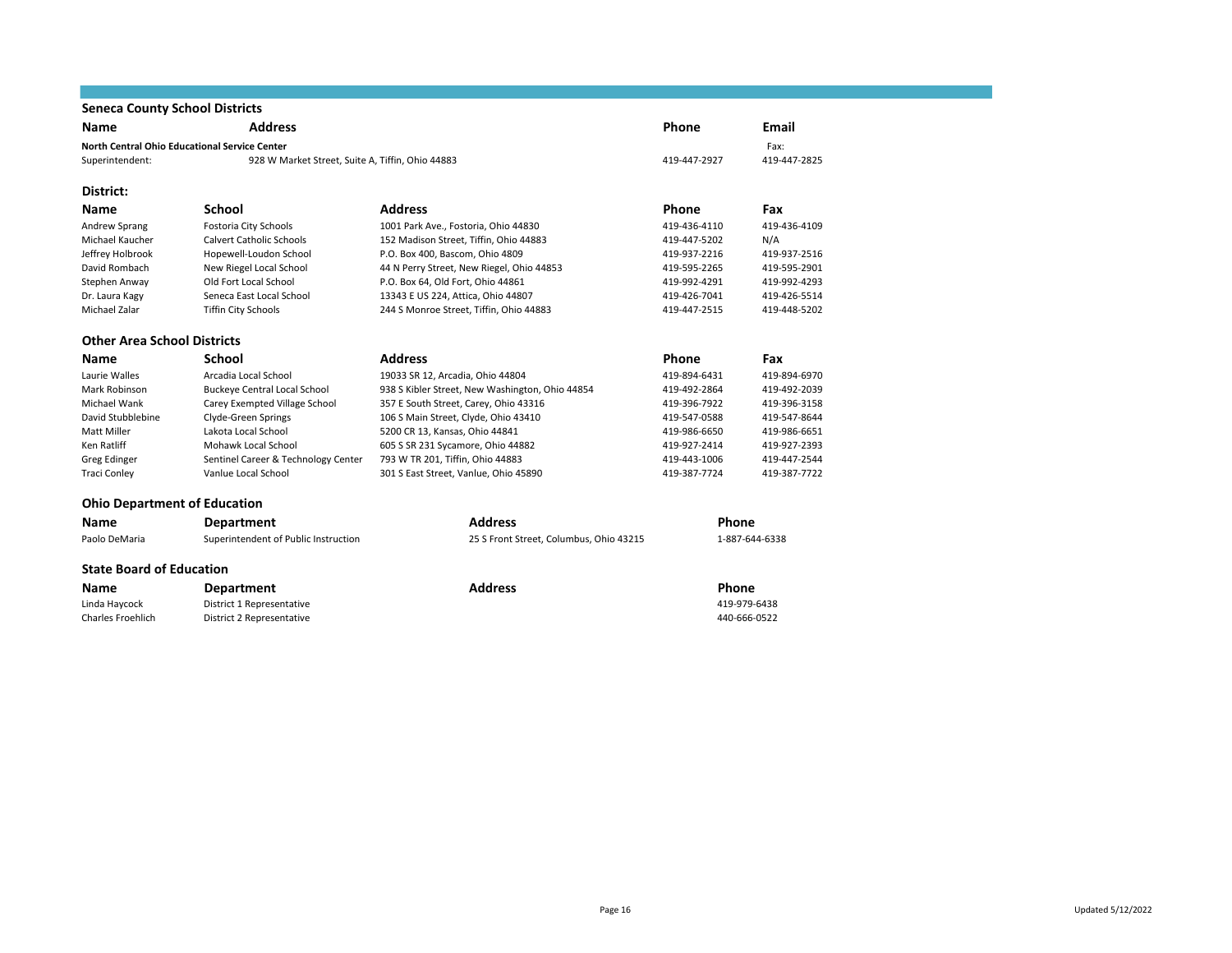### **Chiefs of County Volunteer Fire Departments**

| Name                               | <b>Department</b>            | <b>Address</b>                                  | Phone                        | <b>Meetings</b>                                |
|------------------------------------|------------------------------|-------------------------------------------------|------------------------------|------------------------------------------------|
| Lonnie Jaynes                      | A.V.R.                       | 221 S Main St, Attica, OH 44807-9106            | 419-426-8862                 | First and third Monday of each month 7:00 P.M. |
| Chris Daniel                       | <b>Bascom Fire Chief</b>     | 5450 W SR 18, Bascom, OH 44809                  | 419-937-2346                 | First and third Monday of each month 7:00 P.M. |
| <b>Michael Snell</b>               | <b>Bettsville Fire Chief</b> | 308 Emma St, Bettsville, OH 44815               | 419-986-5381                 | First Sunday of the month 7:00 P.M.            |
| Nathan Blaser                      | <b>Bloomville Fire Chief</b> | 74 S Marion St, Bloomville, OH 44818            | 419-983-2361                 | Every Monday 7:00 P.M.                         |
| Fred Bishop                        | <b>Clinton Fire Chief</b>    | 837 N OH 101, Tiffin, OH 44883                  | 419-447-2475                 | Second                                         |
| Chris Hafley                       | Fostoria Fire Chief          | 233 W South St, Fostoria, OH 44830              | 419-435-01100                |                                                |
| Greg Lowe                          | Green Springs Fire Chief     | 120 Catherine Street, Green Springs, Ohio 44836 | 419-639-2222                 | Fourth Monday of each month 7:00 P.M.          |
| <b>Bob Dible</b>                   | Kansas Fire Chief            | 5980 SR 635, Kansas, OH 44841                   | 419-986-5750                 | First Monday of the month 7:00 P.M.            |
|                                    |                              |                                                 |                              | <b>Training</b>                                |
|                                    |                              |                                                 |                              | Third Monday 8:00 P.M.                         |
| Dennis Kessler                     | N.B.S.                       | 7971 W CR 10, New Riegel, OH 44853              | 419-595-2648                 | Second and last Tuesday 7:00 P.M.              |
| <b>Craig Mellot</b>                | Old Fort Fire Chief          | 800 E TR 15, Old Fort, OH 44861                 | 419-992-4518                 | First and Fourth Monday 7:30 P.M.              |
| Jason Porter                       | Republic fire Chief          | 103 Center Street, Republic, Ohio 44867         | 419-585-6600                 | First and third Tuesday 7:30 P.M.              |
| <b>Other Area Fire Departments</b> |                              |                                                 |                              |                                                |
| Name                               | <b>Department</b>            | <b>Address</b>                                  | Phone                        | <b>Meetings</b>                                |
| <b>Bryan Clouse</b>                | Sycamore Fire Chief          | P.O. Box 363 Sycamore, Ohio 44882               | 419-927-2900                 | Third Monday 7:30 P.M.                         |
|                                    |                              |                                                 |                              | <b>Squad Meetings</b>                          |
|                                    |                              |                                                 |                              | First Tuesday 7:30 P.M.                        |
|                                    |                              |                                                 | <b>Station phone</b>         | First Tuesday 7:00 P.M.                        |
| Tom Maike (Intern)                 | <b>Bellevue Fire Chief</b>   | 110 Southwest St, Bellevue, OH 44811            | 419-483-2659                 | <b>Meetings</b>                                |
|                                    |                              |                                                 |                              | First Tuesday                                  |
| Mike Cox                           | Risingsun Fire Chief         | 420 Main St, Rising Sun, OH 43457               | <b>Station phone</b>         | <b>Meetings</b>                                |
|                                    |                              |                                                 | 419-457-4435                 | as scheduled                                   |
|                                    |                              |                                                 | <b>Station Phone</b>         |                                                |
|                                    |                              |                                                 | 419-457-4435                 |                                                |
|                                    |                              |                                                 | <b>Station Phone</b>         | <b>Meetings</b>                                |
| Rob Chappell                       | Tiffin City Fire Chief       | 53 S Monroe Street, Tiffin, Ohio 44883          |                              |                                                |
| <b>Brian Herbert</b>               | Fostoria Fire Chief          | 233 W South Street, Fostoria, OH 44830          | 419-448-5448<br>419-435-0100 | as scheduled                                   |
|                                    |                              |                                                 |                              |                                                |

### **Seneca County EMS Office Hours Office Hours Office Hours Name Department Public Safety Website Business Office Phone** Monday-Friday 8:00 A.M. - 5:00 P.M.<br> **Ren Majors Emergency Services Director** www.senecacountyema.org **119-447-0266** Ext. 6711 Ken Majors **Emergency Services Director** www.senecacountyema.org kmajors@senecacountyohio.gov Dani Gebauer Emergency Services Administrator 419-447-0266 Ext. 6712 dgebauer@senecacountohio.gov **County-Wide Emergency EMS Number** 9-1-1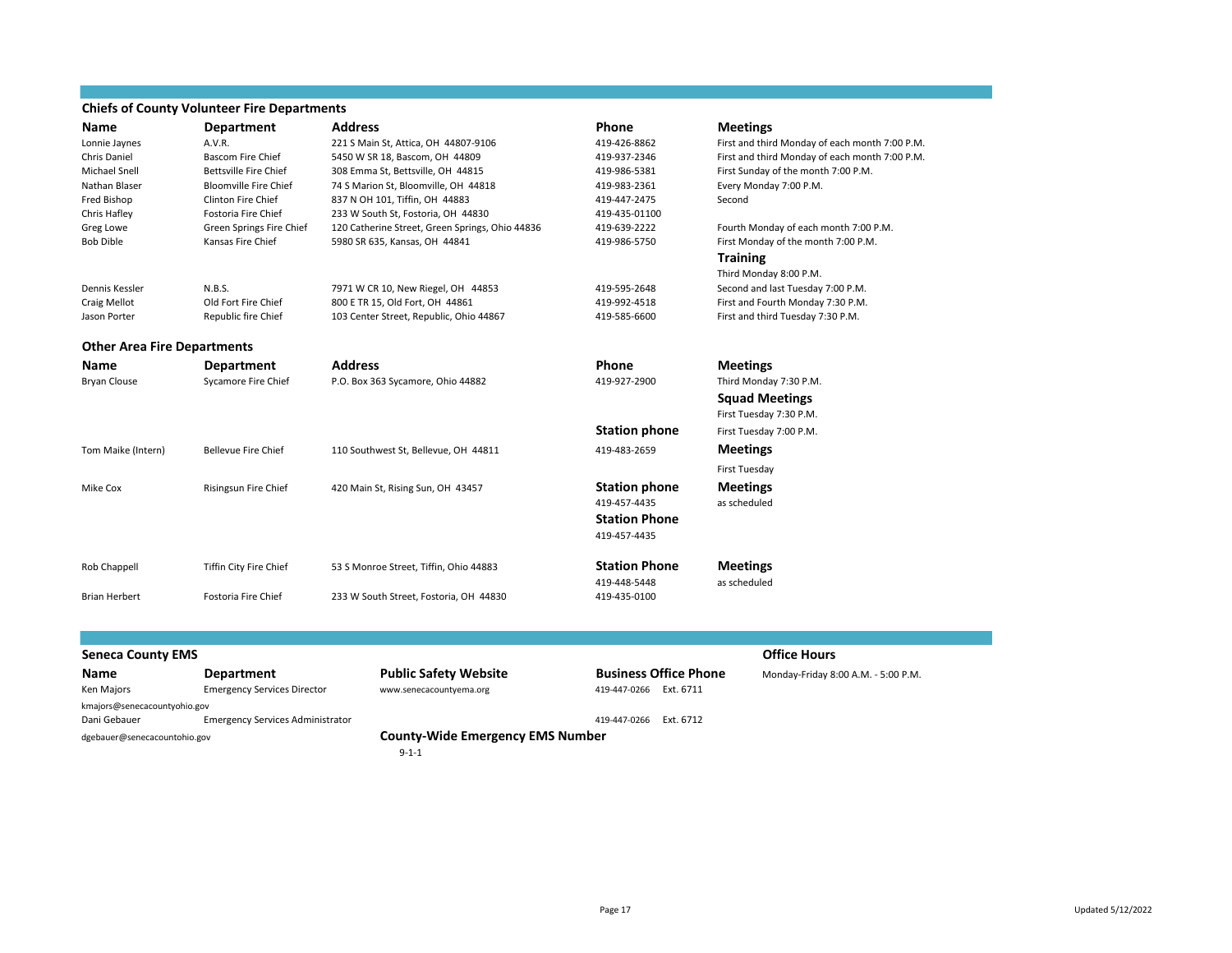| <b>Local Squad Coordinators</b> |                                         |                                                       |                                                            |                                                                                                       |
|---------------------------------|-----------------------------------------|-------------------------------------------------------|------------------------------------------------------------|-------------------------------------------------------------------------------------------------------|
| <b>Name</b><br>Shane Vanderveen | Department<br><b>Attica Coordinator</b> | <b>Address</b><br>221 Main Street, Attica, Ohio 44807 | Phone<br>419-426-8862<br><b>Cell Phone</b><br>419-937-4519 | <b>Meetings</b><br>First and third Sunday of each month 7:00 P.M.<br>Email<br>svanderveen35@gmail.com |
| Kim Wells                       | <b>Bascom Coordinator</b>               | 5960 E Tiffin Street, Bascom, Ohio 44809              | 419-619-8592                                               | Second Sunday of each month 6:00 P.M.<br>k21sport03@gmail.com                                         |
| David Davis                     | <b>Bettsville Coordinator</b>           | 308 Emma Street, Bettsville, Ohio 44815               | 419-986-5627<br>419-603-3789                               | Third Sunday of each month 7:00 P.M.<br>Ttvdd532@yahoo.com                                            |
| Marty Chambers                  | <b>Bloomville Coordinator</b>           | 74 S Marion Street, Bloomville, Ohio 44818            | 419-983-2361<br>419-618-1613                               | Second Wednesday of each month 7:00<br>mchambers13@woh.rr.com                                         |
| Jim Beidelschies                | New Riegel Coordinator                  | 7949 W CR 10, New Riegel, Ohio 44853                  | 419-595-2774<br>419-934-7873                               | Third Sunday of each month 7:30 P.M.<br>jbeidlschies@yahoo.com                                        |
| Jennifer Hill                   | Republic Coordinator                    | 302 Center Street, Republic, Ohio 44867               | 419-455-5431                                               | First Tuesday of each month 6:30 P.M.<br>ererer911@yahoo.com                                          |
|                                 | Sycamore Coordinator                    | P.O. Box 263 Sycamore, Ohio 44882                     | 419-927-2900                                               | as scheduled                                                                                          |
|                                 | Fire Chief                              | 233 E South Street, Fostoria, Ohio 448830             | 419-435-3206                                               | as scheduled                                                                                          |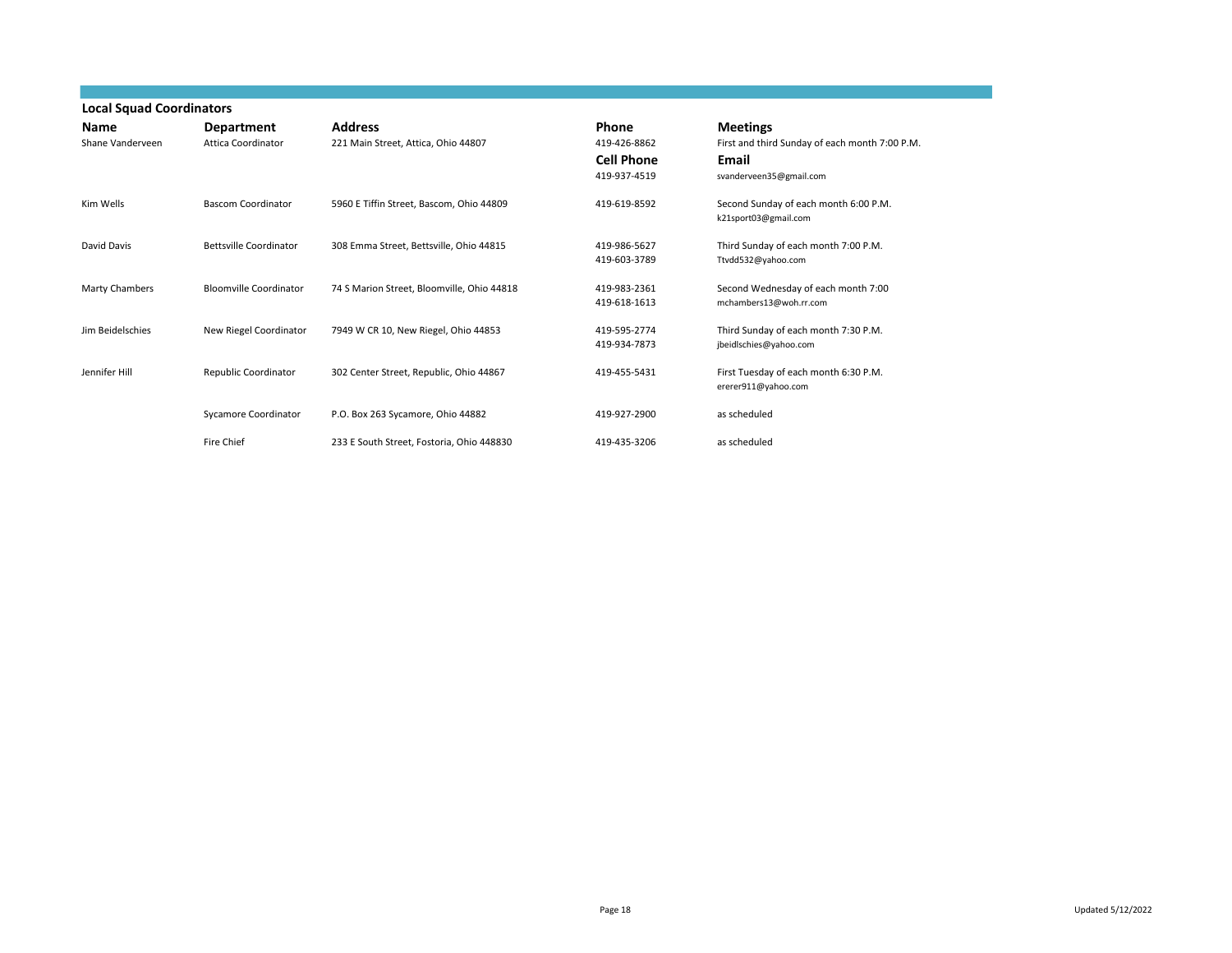### **Law Enforcement**

| Fremont Highway Patrol                         | <b>Phone</b>           | <b>Address</b>                                  |
|------------------------------------------------|------------------------|-------------------------------------------------|
| after hours                                    | 614-889-7150           | 181 Bypass SR 20, Fremont, Ohio 43420           |
| Fremont                                        | 419-332-8246           |                                                 |
| <b>Tiffin</b>                                  | 419-448-0042           |                                                 |
| Seneca County Sheriff                          | 419-447-3456 & 9-1-1   | 3040 S SR 100, Tiffin, Ohio 44883               |
|                                                |                        |                                                 |
| Crossway Corrective Facility                   | 419-447-1444           | 3055 S SR 100, Tiffin, Ohio 44883               |
|                                                | Toll Free 800-821-2163 |                                                 |
|                                                | Fax 419-447-1431       |                                                 |
|                                                | Fax 800-822-5897       |                                                 |
|                                                |                        |                                                 |
| City, Village, and Township Police Departments |                        |                                                 |
| <b>Bettsville</b>                              | 419-986-5748           | 308 Emma Street, Bettsville, Ohio 44815         |
| Bloomville                                     | 419-983-2100           | 10 Beeghly Ave., Bloomville, Ohio 44818         |
| Green Springs                                  | 419-639-2211           | 120 Catherine Street, Green Springs, Ohio 44836 |
| New Riegel                                     | 419-595-3026           | 6823 W TR 94, New Riegel, Ohio 44853            |
| Republic                                       | 419-585-5981           | 219 Washington Street, Republic, Ohio 44867     |
| Attica                                         | 419-426-3621           | 20 S Main Street, Attica, Ohio 44807            |
| <b>Tiffin</b>                                  | 419-447-2323           | 51 E Market Street, Tiffin, Ohio 44883          |
| Fostoria                                       | 419-435-8573           | 213 S Main Street, Fostoria, Ohio 448830        |
|                                                |                        |                                                 |
|                                                |                        |                                                 |
| <b>Ohio National Guard</b>                     |                        |                                                 |
| Columbus                                       | 614-889-7150           |                                                 |
| <b>Adjutant General</b>                        | 614-889-7070           |                                                 |

| <b>Red Cross</b>                                                  | Name                                         |                       | Phone                                                                                                     | <b>Address</b>                                                                                                                          | Email                   |
|-------------------------------------------------------------------|----------------------------------------------|-----------------------|-----------------------------------------------------------------------------------------------------------|-----------------------------------------------------------------------------------------------------------------------------------------|-------------------------|
| American Red Cross of North Centeral Ohio                         | Todd Jame, Executive Director                |                       | 419-422-9322                                                                                              | 125 Fair St, Findlay, OH 45840                                                                                                          | todd.james@redcross.org |
| <b>Ohio Relay</b>                                                 |                                              |                       | 800-750-0750                                                                                              | Available 24 hours a day 7 days a week                                                                                                  |                         |
| <b>Hospitals</b><br>Mercy Hospital<br>Fostoria Community Hospital | <b>Phone</b><br>419-447-3130<br>419-435-7734 |                       | <b>Address</b><br>45 St. Lawrence Drive, Tiffin, Ohio 44883<br>501 Van Buren Street, Fostoria, Ohio 44830 |                                                                                                                                         |                         |
|                                                                   |                                              |                       |                                                                                                           |                                                                                                                                         |                         |
| <b>Salvation Army</b><br>Lt. James Hughes<br>Lt. Marcella Hughes  |                                              | Phone<br>419-447-2252 |                                                                                                           | <b>Address</b><br>45 S Monroe Street, Tiffin, Ohio 44883<br>james.hughes@use.salvationarmy.org<br>marcella.hughes@use.salvationarmy.org | P.O. Box 341            |

**In case of a disaster or major incident call 911**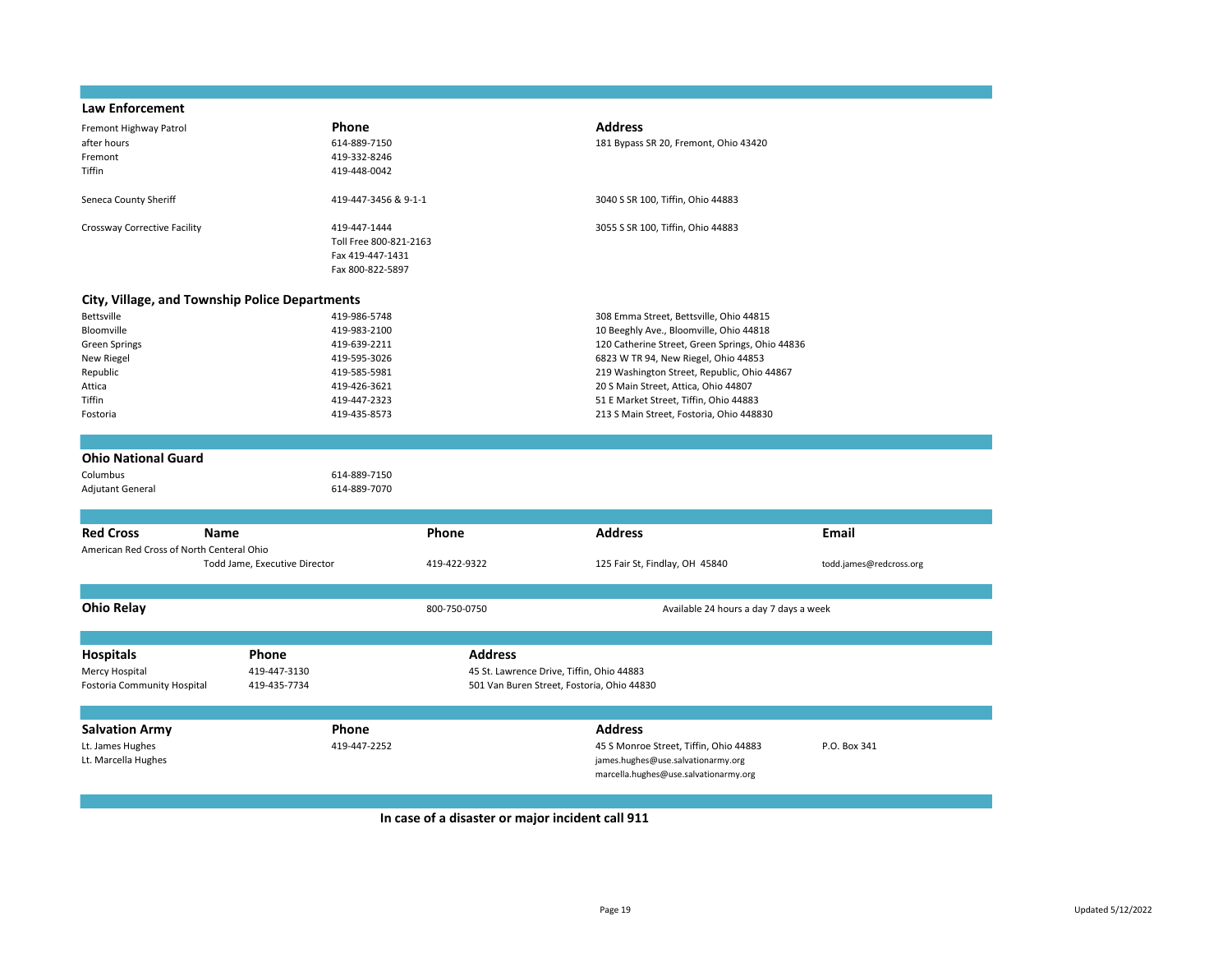### **Columbia Gas of Ohio**

Customer Service/Emergency call 800-344-4077

| <b>Ohio Utilities Protection Service</b><br>Phone<br>Call before you dig OUPS                                                               |                                         |                                                                                | 800-362-2764                                                                                                                             |                                                                                                                            |                      |
|---------------------------------------------------------------------------------------------------------------------------------------------|-----------------------------------------|--------------------------------------------------------------------------------|------------------------------------------------------------------------------------------------------------------------------------------|----------------------------------------------------------------------------------------------------------------------------|----------------------|
| Name<br>John Spahr                                                                                                                          | <b>Position</b><br><b>EMA Director</b>  |                                                                                | Phone<br>Office 419-447-0266 Ext. 6710<br>419-934-1967<br>Cell<br>Fax 419-448-5064                                                       | Email<br>jspahr@senecacountyohio.gov                                                                                       |                      |
|                                                                                                                                             | <b>Emergency Services Technician</b>    |                                                                                | Office 419-447-0266                                                                                                                      |                                                                                                                            |                      |
|                                                                                                                                             | <b>Emergency Planning Committee</b>     |                                                                                | Office 419-447-0266                                                                                                                      |                                                                                                                            |                      |
| Ken Majors                                                                                                                                  | <b>Emergency Services Director</b>      |                                                                                | 419-447-0266                                                                                                                             | Kmajors@senecacountyohio.gov                                                                                               |                      |
| Dani Gebauer                                                                                                                                | <b>Emergency Services Administrator</b> |                                                                                | 419-447-0266                                                                                                                             | dgebauer@senecacountyohio.gov                                                                                              |                      |
| <b>Radio Stations</b><br><b>WFOB</b><br>WTTF 1600 AM 93.3 FM<br><b>WCKY 103.7 FM</b><br><b>Poison Control Center</b>                        |                                         | Phone<br>419-435-5666<br>419-447-2212<br>419-244-8321<br>Phone<br>800-222-1222 | <b>Address</b><br>101 N Main Street, Fostoria, Ohio 44830<br>80 E Market Street, Tiffin, OH 44883<br>125 S Superior St, Toledo, OH 43604 | <b>Email</b><br>N/A<br>N/A<br>N/A                                                                                          |                      |
| <b>Local Media</b><br><b>Advertiser Tribune</b><br>Attica Hub<br><b>Review Times</b>                                                        |                                         | Phone<br>419-448-3200<br>419-426-3491<br>419-435-6641                          | <b>Address</b>                                                                                                                           | 320 Nelson Street, Tiffin, Ohio 44883<br>26 N Main Street, Attica, Ohio 44807<br>113 E Center Street, Fostoria, Ohio 44830 |                      |
| <b>Ohio Hotlines</b><br><b>Public Utilities</b><br>Receives complaints from consumers on utility companies (gas, water, electric, and phone |                                         |                                                                                |                                                                                                                                          | Phone<br>800-686-7826                                                                                                      | <b>Email</b><br>N/A  |
| <b>Better Business Bureau</b>                                                                                                               |                                         |                                                                                |                                                                                                                                          | 419-531-3116                                                                                                               | infotoledobbb.org    |
| Discover Ohio<br>Provides travel tips and information about the many festivals, events, and attractions in Ohio                             |                                         |                                                                                |                                                                                                                                          | N/A                                                                                                                        | www.discoverohio.com |
| Ohio Department of Insurance                                                                                                                |                                         |                                                                                |                                                                                                                                          | 800-686-1526                                                                                                               |                      |